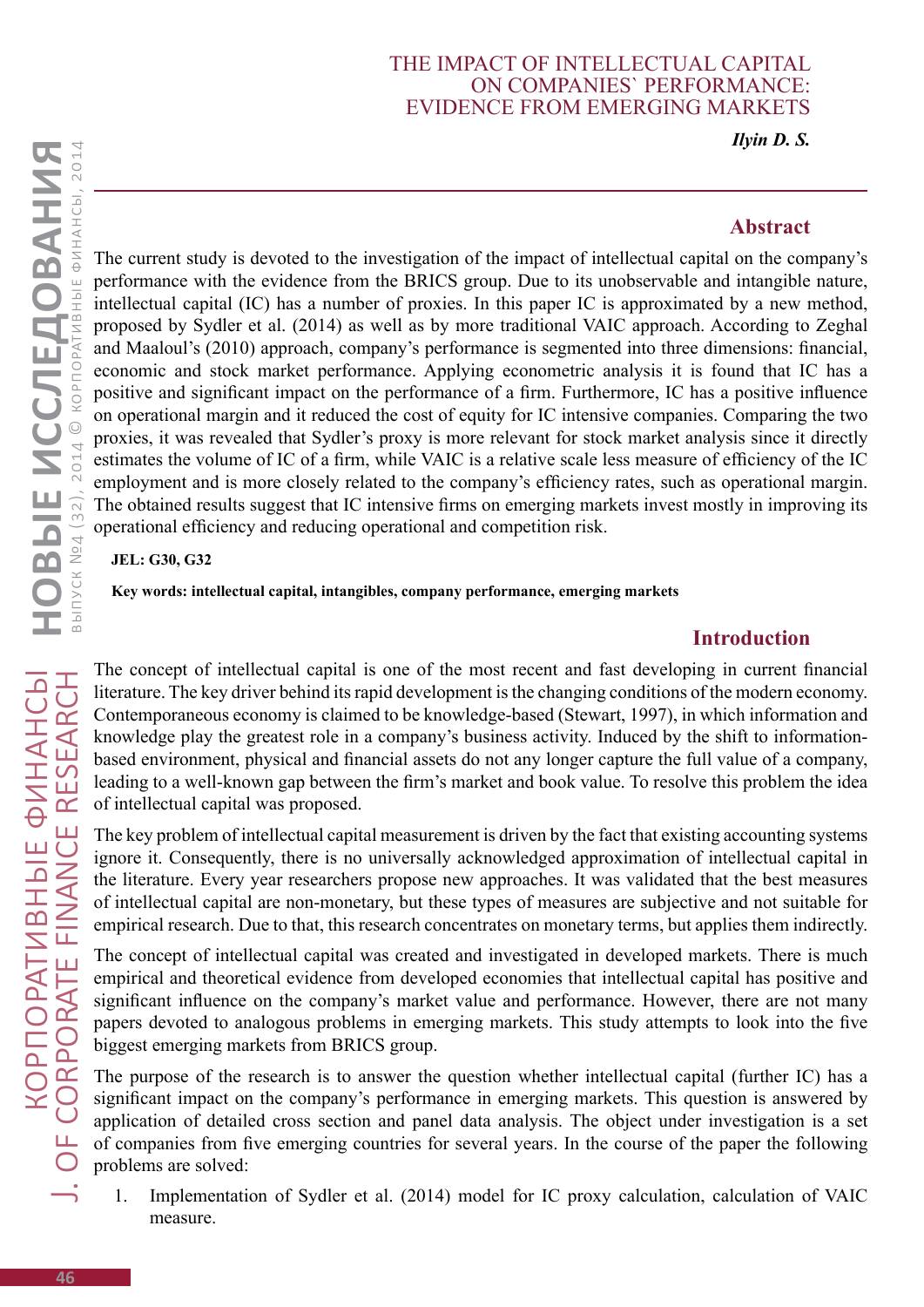- 2. Evaluation of the impact of IC on the company's performance in three dimensions: financial, economic and stock market aspects. Validation of hypotheses.
- 3. Comparison of the results between IC intensive and IC non-intensive firms.

The pioneer feature of the current paper is threefold. Firstly, an appealing new method of IC valuation, described in Sydler et al. (2014), is calculated based on data from emerging markets. The original paper uses selected industries from the UK market. This method has a number of advantages making it, potentially, more realistic and precise for the problem of intellectual capital approximation than other methods based on published financial information. Secondly, the impact of intellectual capital, approximated by Sydler's proxy and by a more well-known VAIC measure, is evaluated by means of three dimension analysis of the company's performance on emerging markets, which also has not been done before. Thirdly, the data sample is split into two subsamples – IC intensive firms and IC non-intensive firms, which provides further insights into the features of IC in emerging markets.

# **Definition and Classification of Intellectual Capital**

Intellectual capital is an unobserved and intangible variable which corresponds to intellectual ability and wealth of the firm. Due to its extensiveness it has a number of definitions. The most commercial and wellknown definition for IC was given by Edvinsson and Malone (1997). They specified IC as "the possession of knowledge, applied experience, organizational technology, customer relationships and professional skills which provide Skandia<sup>1</sup> with a competitive edge in the market". There are several classifications of IC which are used in empirical studies. In this paper the most popular classification proposed by Edvinsson and Malone is considered. This classification divides IC into three parts: human capital (HC), structural capital (SC), and relational or customer capital (RC).

HC is defined as a combined capability of employees to solve business problems. It involves all the knowledge, skills and talent of employees of the company. More systematically HC includes genetic inheritance, education, experience and attitudes about life and business (Bontis, 1998). Sometimes HC is interpreted as the organization's efficiency to use its people resources. The main feature concerning HC is that it is not owned by the company. HC leaves the company together with the employees.

Contrary to HC, SC is owned by a company and includes everything that supports employees in their work. In other words, SC enables HC to function (Luthy, 1998). SC consists of all the databases, patents, know-how, brands, routines, etc. of the company. According to this list of components, SC is a diverse conception. Due to that, Edvinsson and Malone (1997) partitioned it into three more terms: organizational capital, process capital and innovation capital. Organizational capital corresponds to the company's philosophy; process capital involves techniques, programs and procedures that help the company to function. The last part, innovation capital, represents intangible assets and intellectual property of the firm. All the components of SC stay in the company irrelevant of an employee leaving the company or not.

RC is the last and most difficult component to measure. It is defined as the "strength and loyalty of customer relations" (Luthy, 1998). In financial terms RC represents the value of relations between the company and its customers. Nowadays the term "customers" should be expanded to the term "stakeholders", as relations with other interested parties, such as suppliers or the government, also play a significant role in the company's success.

# **Analytical Framework**

## *Sydler et al. (2014) proxy of IC*

The proxy of IC proposed by Sydler et al. (2014) corresponds to component-by-component measurement and is estimated by means of a two-step model based on the adjusted dynamic residual income model (RIM) (Ohlson 1995). RIM is adjusted in order to accommodate for the fact that expenditures on intangibles are no longer expenses, but investments in IC. Primarily such correction was done by Ballester et al. (2002) but, however, only for human capital. Sydler et al. (2014) go further and expand the correction to

1 Skandia AFS is an old Swedish insurance company which was a pioneer in acknowledgement of IC by a company. In 1997 Edvinsson was assigned as a director of IC in Skandia.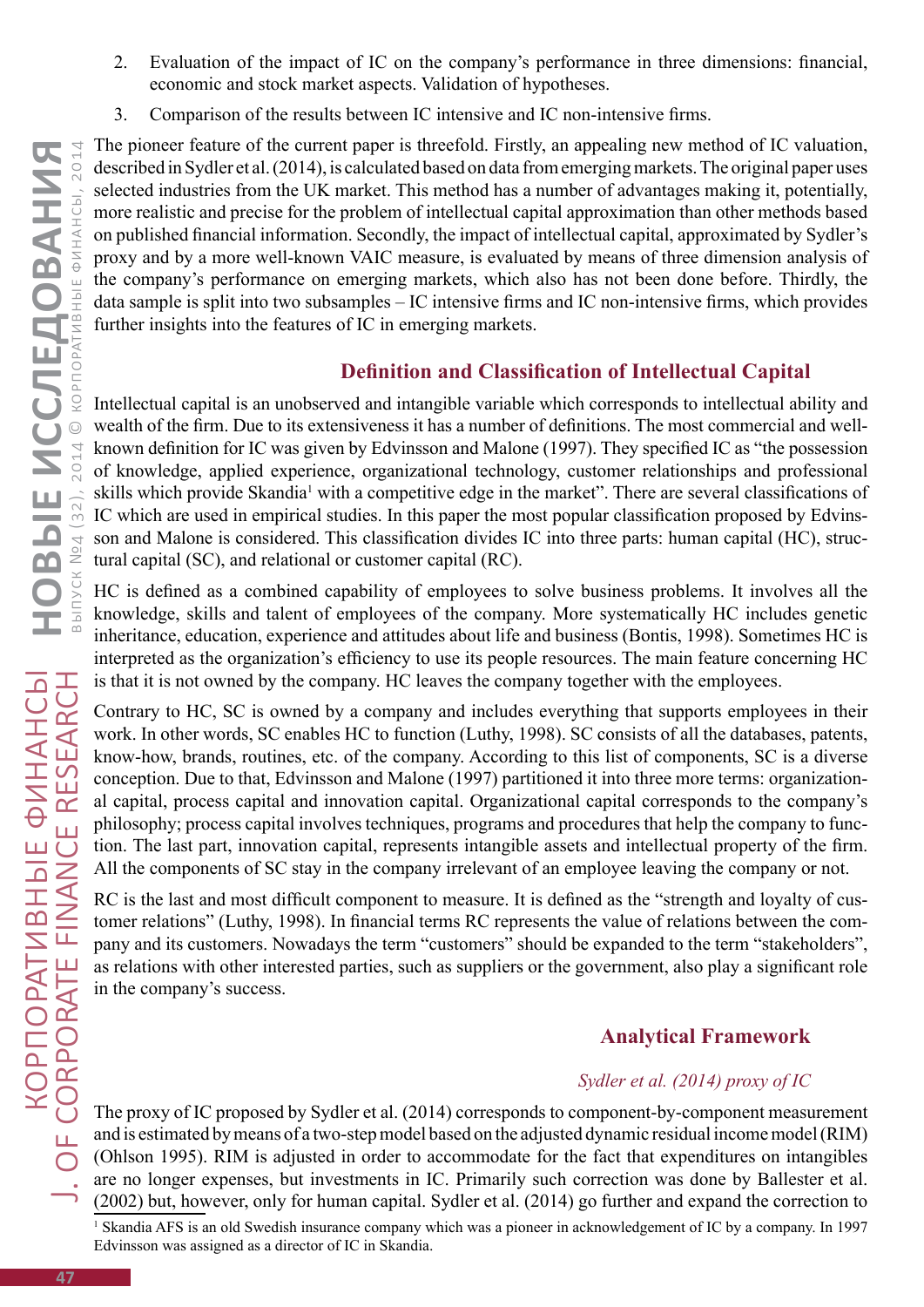accommodate for other sources of IC. Particularly, IC is assumed to be formed from the corresponding expenditures on HC, SC and RC. These types of expenditures are approximated by total expenditures on employees, expenditures on R&D and marketing expenses correspondingly. Overall expenses on IC are named intellectual expenses  $(IE_t)$ :

 $IE = Personal expenses + R & D expenses + Marketing expenses.$  (1)

HC like all the other IC components is intangible by its definition. We cannot measure the level of employees' talent and expertise directly. However, we can approximate the ability of a company to attract and then retain highly qualified people. According to Ballester et al. (2002) and Wakelin (1998) the company's expenditures on wages is a good proxy for accumulated HC. Nevertheless, this measure can be improved by adding expenditures on personnel trainings and recruiting expenses. Expensive trainings are expected to increase the level of employees' proficiency, and significant expenditures on recruiting increase the probability of hiring most suitable and talented people. All in all, total labor expenditures are assumed to be a good proxy for HC. This idea is proved empirically by Lajili and Zeghal (2006), where it is showed that investors view high total labor expenses as a high level of HC.

Research and development expenditures are associated with the creation of new technological assets for the company and the improvement of existing production processes (Chan et al., 1992). Among the results of such expenses are new patents and licenses which correspond to the concept of SC. Moreover, capitalized R&D expenditures are significantly and positively correlated with stock prices (Lev and Sougiannis, 1996). This effect is also ascribed to IC and its components. All in all, R&D expenditures are considered to be a good proxy for SC.

As it is mentioned before, RC is the most difficult component to measure. In this case total expenditures on advertising and marketing are suggested as a proxy. Advertising expenses are positively correlated with the company's brand value (Barth et al., 1998), which in turn increases customer loyalty, the firm's flexibility in conditions of competitive market and efficiency of marketing communications. The high level of marketing expenditures implies close contact with customers, better understanding of their needs and corresponding efficient actions to improve possible dissatisfaction. All these factors make total expenditures on marketing and advertising a good proxy for RC.

In Sydler et al. (2014) parameter  $\alpha$  stands for accumulation rate of IC, and  $\delta$  stands for depreciation rate. Expenditures on IC grow with a constant rate g every period. We suppose that the company's expenditures in such a long period cannot grow faster than its country's GDP.. A considered growth rate is an expected value, so we further assume it equal to the last observed value. In this work the risk-free rate was assumed to be equal to return on a 10-year government bond of each country.<sup>1</sup> The 10-year period was chosen as its length is the closest to the period examined in this research and yet being sufficiently often traded at the countries' stock markets. Return on government bonds suits our purposes best as it is the least risky for each individual country and catches the difference in local risks.

 The total amount of intellectual capital at each moment of time can be expressed by the following formula:

$$
IC_t = \alpha \left( I E_t \right) + \left( 1 - \delta \right) \left( I C_{t-1} \right). \tag{2}
$$

Here the current value of IC is formed from certain fraction of current expenditures on IC plus the previous stock of IC reduced by a certain amortization rate. Applying the recursion method to solve (2), and noting that grow each period with rate , we get the following relationship:

$$
IC_t = \alpha \left( I E_t \right) * \left[ \frac{1+g}{g+\delta} \right] = \alpha \left( I E_t \right) \phi.
$$
\n(3)

Adjusted with regard to IC, Ohlson's model looks as follows:

$$
MV_{t} = \beta_{1} (BV_{t} + IC_{t}) + \beta_{2} \Big[ \Big( NI_{t}^{R} + \alpha IE_{t} - \delta IC_{t} \Big) - r_{f} (BV_{t-1} + IC_{t-1}) \Big] + \beta_{3} v_{t}, \tag{4}
$$

where  $MV_t$  – market capitalization of a company;

1 Data source – The World Bank.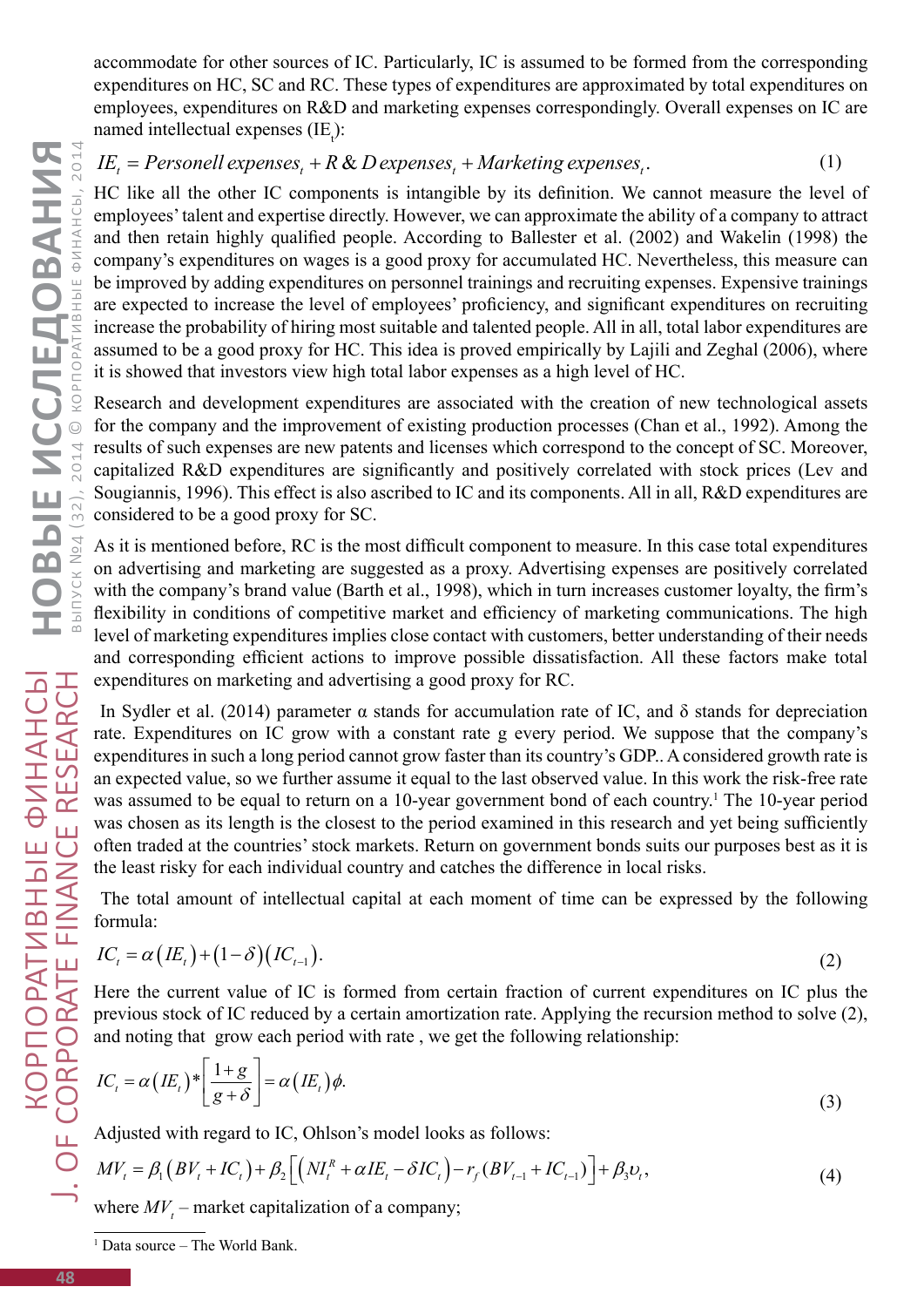$BV$  – book value of assets which is reported by a company;

 $NI_t^R$  – reported net income;

 $r_f$  – risk-free rate;

 $U_t$  – other relevant information which influences market value.

Substituting (3) into (4) leads to the following testable equation:

$$
MV_t = A_0 + A_1BV_t + A_2\left(NI_t^R - r_fBV_{t-1}\right) + A_3IE_t + A_4IE_{t-1}
$$
\n<sup>(5)</sup>

$$
A_1 = \beta_1
$$
  
\n
$$
A_2 = \beta_2
$$
  
\n
$$
A_3 = \alpha(\beta_1 \phi + \beta_2)
$$

 $A_0 = \beta_2 v_1$ 

 $A_4 = -\beta_2 \alpha \phi (\delta + r_f)$ 

 $1 + g$  $\phi = \frac{1+g}{\delta+g}$ 

Evaluation of the equation gives values for the coefficients  $A_1$ ,  $A_2$ ,  $A_3$  and  $A_4$ . Once these values are known, we can solve the following system of equations for accumulation rate and depreciation rate  $\delta$ :

$$
\begin{cases}\nA_1 = \beta_1 \\
A_2 = \beta_2 \\
A_3 = \alpha (\beta_1 \phi + \beta_2), \\
A_4 = -\beta_2 \alpha \phi (\delta + r_f) \\
\phi = \frac{1+g}{\delta + g}\n\end{cases}
$$
\n(6)

The obtained values for accumulation and depreciation rates allow calculation of IC for each company and period. This value is assumed to be the first proxy for IC used in this paper.

The proxy for IC proposed by Sydler et al. (2014) is expected to be a good choice for several reasons. Firstly, its calculation is based on publicly available financial measures which, as it is discussed above, approximate IC components well. Secondly, it is not a direct evaluation of IC by means of balance sheet figures but rather a latent variable modelling which accounts for IC features as an asset. Finally, this proxy discloses important information about the mechanism of IC formation, which can be used in the management field.

## **Pulic (2000) proxy of IC: Value Added Intellectual Coefficient**

Value Added Intellectual Coefficient was invented by Pulic (2000) and became very popular among researchers who investigate IC. This coefficient shows the ability of a company to create value and represents a measure for business efficiency in a knowledge-based economy (Ståhle et al., 2011). The crucial word in this definition is "efficiency", as VAIC is measured in relative, not absolute terms. This coefficient reflects the ability of a company to employ its resources (intellectual and physical) efficiently. Thus, it does not provide a direct estimate of the company's IC.

VAIC is calculated by means of a three-step procedure.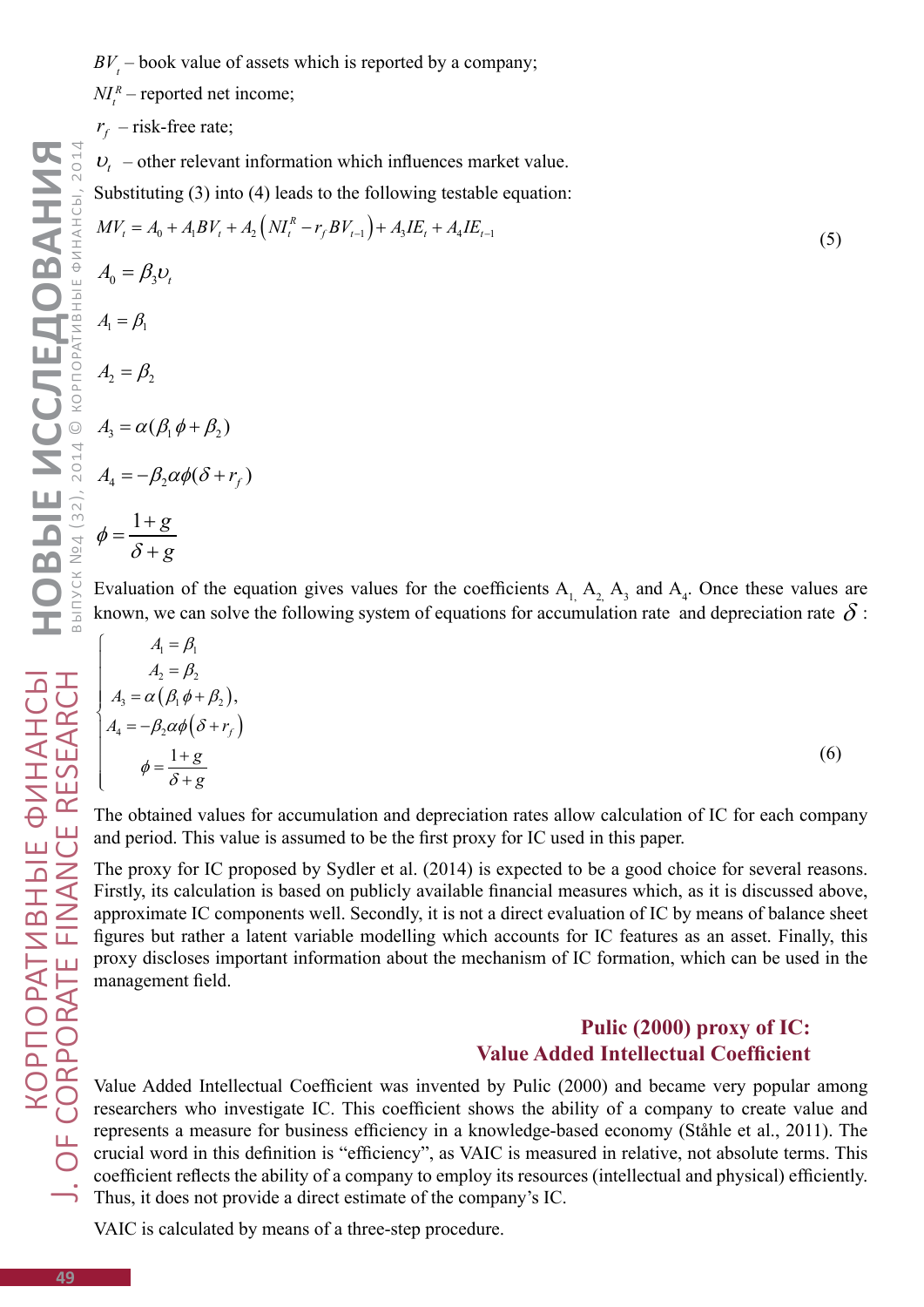*The 1st step:* calculation of Value Added (VA).

Value added in terms of VAIC calculation stands for the difference between the firm's total output and input which are approximated by balance sheet figures. Output is approximated by total volume of the company's sales. Input includes all the expenditures which were incurred to produce the output.

$$
VA = S - \cos S - DP. \tag{7}
$$

*The 2<sup>nd</sup> step:* calculation of three major components of the company's resources.

Pulic (2000) in his work singles out three major components of overall firm's resources: human capital, structural capital and capital employed (CE). SC and HC together form an intellectual part of the firm's resources. CE is defined according to the formula:

 $CE = physical capital + financial assets = Total assets - intangle assets.$ 

HC is approximated by the overall expenditures on employees; SC is calculated as the difference between VA and HC.

*The 3rd step:* calculation of VAIC.

VAIC measures the efficiency of the company's resources employment. The corresponding efficiency rates for each component are determined as follows:

$$
VACA = \frac{VA}{CE} for capital employed
$$
  

$$
VAHU = \frac{VA}{HC} for human capital
$$
  

$$
STVA = \frac{SC}{VA} for structural capital.
$$

VACA represents how much value added is generated per one unit spent on capital employed. VAHU shows how much value added is generated per one unit spent on human capital. STVA is the inverse version of the analogous ratio. This inversion is done because structural capital and human capital are reverse to each other. VAIC is the sum of three efficiency ratios.

$$
VAIC = VACA + VAHU + STVA.
$$
\n<sup>(8)</sup>

For the purposes of analysis usually the sum of VAHU and STVA is separately considered. This sum shows the efficiency of intellectual capital employment.

$$
VAIN = VAHU + STVA
$$

$$
VAIC = VACA + VAIN. \tag{9}
$$

Formula (9) decomposes the efficiency of resources usage into intellectual and tangible aspects. Zeghal and Maaloul (2010) whose model is estimated in this paper employ this decomposition in their work.

## **Zeghal and Maaloul (2010) model of IC impact on the company's performance**

The model proposed by Zeghal and Maaloul (2010) examines whether IC has any impact on the company's performance. The advantage of this model is that as opposed to other similar models it decomposes the company's performance into three important aspects: economic performance, financial performance and stock market performance. In compliance with this division the model consists of three equations. This model is claimed to be more comprehensive and robust compared to single equation models as the company's efficiency<sup>1</sup> is a general concept that can be further segmented and measured in different ways. Because of that considering only one aspect (and one proxy, correspondingly) is not enough for the analysis. In this paper we further broaden the set of variables responsible for the company's performance  $\frac{1}{1}$  In this paper terms "performance" and "efficiency" are used as synonyms.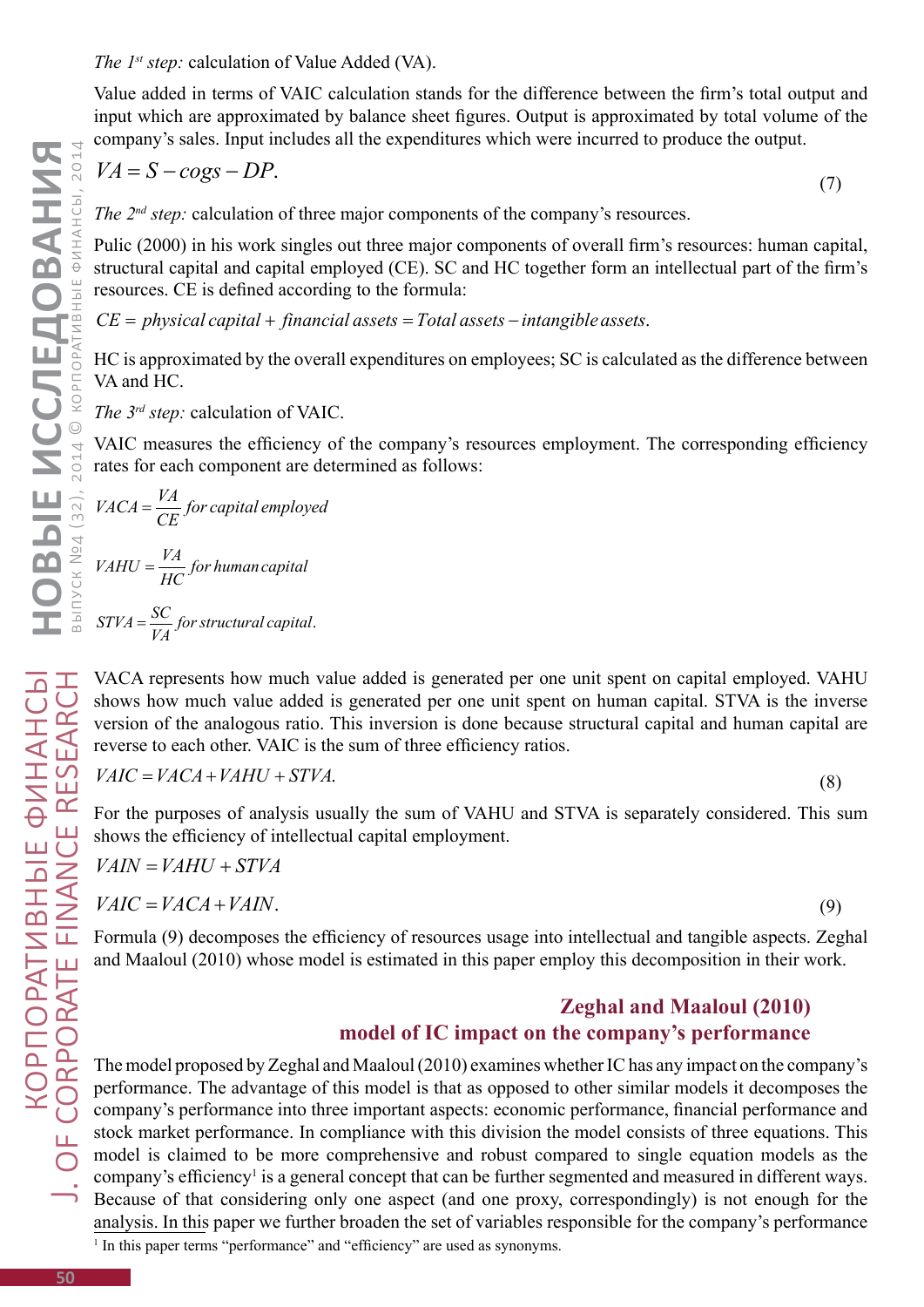and include in total seven measures. This is done in order to get additional insights in the way IC affects different areas of the company's business. Below all the measures are stated and grouped into three above mentioned groups.

The first group of the company's performance is concerned with the economic efficiency of the firm. The idea is to measure how IC affects the capability of the firm to efficiently turn the inputs into outputs with minimal production, distribution and all kind of other costs. In accordance with that, a typical production process is split into two logical stages - the relative efficiency gained on the stage of manufacturing and delivering a product and the relative efficiency gained on the stage of serving the borrowed capital required to produce a product and paying taxes. Consequently, the measure of the first stage includes EBIT/Sales (also known as operational profitability) and NI/EBIT stands for the measure of the second stage. The intuition behind the influence of IC on this area of the company's performance is as follows. Highly skilled employees (HC) can enhance the volume of goods and services sold and increase the company's operational margins as well as optimize the taxation schedule. Talented researchers can implement innovations which increase the level of production efficiency and cut production costs. High relational capital (RC) can allow the company to raise debt at lower interest rates. Altogether, IC should have a positive impact on the company's economic performance.

The second group of measuring the firm's efficiency deals with financial performance. The financial performance reflects the ability of invested by the company capital to earn a particular level of profit. The connection between financial performance and IC was found in many other studies. For example, it was shown that IC intensive companies are more successful in generating the returns on their investments (Youndt et al., 2004; Chen et al., 2005). The basic idea is that the high level of management expertise and accumulated knowledge about markets allows performing deep and sophisticated analysis of investment opportunities and thus making successful investment decisions. Return on assets coefficient (ROA), economic value added (EVA) and the residual income (RI) were taken as proxies for financial performance.

The last group measures the stock market part of the firm's performance. The stock market term is split into two aspects. Firstly, it concerns the difference between the company's market and book value, or the value of its book-to-market ratio. It is suggested that if the market is efficient, companies with a higher level of IC are valued more by investors (Firer and Williams, 2003; Youndt et al., 2004; Chen et al., 2005; Skinner, 2008). Due to that, IC is assumed to have positive influence on market value of the company. Secondly, B. Lev postulates in his article "Sharpening the Intangibles Edge" that investments in IC actually increase the cost of capital for the company especially for high R&D intensive firms. The reason is that R&D investments are more risky than most other types of investments when evaluated as the volatility of future R&D cash flows. At the same time, investors' perception of the risk is exaggerated since companies typically either do not disclose any information about R&D investments at all, or provide few details in the corporate prospects. Lev et al. (2012) further look at the reasons behind the increased risk of R&D intensive firms and find that investments in R&D actually reduce competition risk, which they define as future volatility of sales, and operational risk, defined as the future volatility of cost of goods sold, but increase disruptive technology risk, defined as the future volatility of special items. Accordingly, the book-to-market ratio and cost of equity were decided to be used as proxies for the stock market performance.

Corresponding equations are presented below. The first seven equations correspond to Sydler et al. (2014) proxy for IC, while the second group employ VAIC approach. In order to avoid an obvious omitted variable bias in the estimate of IC component other factors that influence the company's performance should be taken into account. Following Zeghal and Maaloul (2010) and many other studies therein two control variables are included: the company's size and leverage. The size of the firm is approximated by natural logarithm of total assets and leverage is specified as the ratio of total debt to equity.

$$
\frac{EBIT}{Sales} = \beta_0 + \beta_1 IC + \beta_2 Size + \beta_3 Lev + \varepsilon
$$

$$
\frac{NI}{EBIT} = \beta_0 + \beta_1 IC + \beta_2 Size + \beta_3 Lev + \varepsilon
$$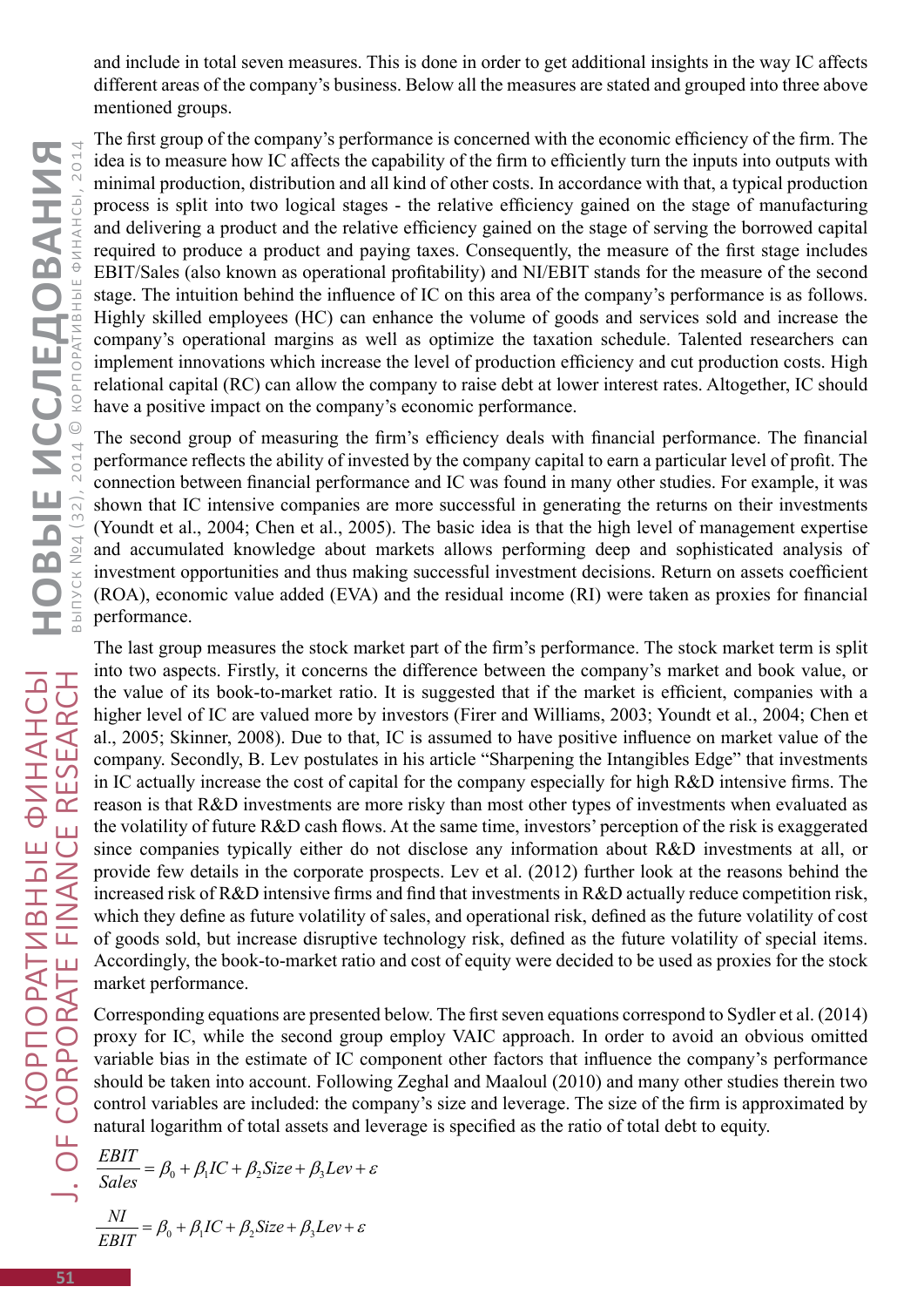$ROA = \beta_0 + \beta_1 IC + \beta_2 Size + \beta_3 Lev + \varepsilon$  $EVA = \beta_0 + \beta_1 IC + \beta_2 Size + \beta_3 Lev + \varepsilon$ *Residual Income* =  $\beta_0 + \beta_1 IC + \beta_2 Size + \beta_3 Lev + \varepsilon$ value  $-\mu_0 + \mu_1$   $\mu_2$   $\mu_3$  $\frac{Book value}{\sqrt{C}} = \beta_0 + \beta_1 IC + \beta_2 Size + \beta_3 Lev$ *Market value*  $=\beta_0+\beta_1IC+\beta_2Size+\beta_3Lev+\varepsilon$  $Cost of equity = \beta_0 + \beta_1 IC + \beta_2 Size + \beta_3 Lev + \varepsilon$  $\frac{EBIT}{SA_{\text{max}}} = \beta_0 + \beta_1 VAIN + \beta_2 VACA + \beta_3 Size + \beta_4 Lev$ *Sales*  $=\beta_0+\beta_1 VAIN + \beta_2 VACA + \beta_3 Size + \beta_4 Lev + \varepsilon$  $\frac{NI}{INT} = \beta_0 + \beta_1 VAIN + \beta_2 VACA + \beta_3 Size + \beta_4 Lev$ *EBIT*  $=\beta_0+\beta_1 VAIN + \beta_2 VACA + \beta_3 Size + \beta_4 Lev + \varepsilon$  $ROA = \beta_0 + \beta_1 VAIN + \beta_2 VACA + \beta_3 Size + \beta_4 Lev + \varepsilon$  $EVA = \beta_0 + \beta_1 VAIN + \beta_2 VACA + \beta_3 Size + \beta_4 Lev + \varepsilon$ *Residual Income* =  $\beta_0 + \beta_1 V A I N + \beta_2 V A C A + \beta_2 S i z e + \beta_4 L e v + \varepsilon$ value  $-\rho_0 + \rho_1 r_{11} + \rho_2 r_{12} + \rho_3 s_{12} + \rho_4$  $\frac{Book \ value}{C} = \beta_0 + \beta_1 VAIN + \beta_2 VACA + \beta_3 Size + \beta_4 Lev$ *Market value*  $=\beta_0+\beta_1 V A I N + \beta_2 V A C A + \beta_3 S i z e + \beta_4 L e v + \varepsilon$ Cost of equity =  $\beta_0 + \beta_1 VAIN + \beta_2 VACA + \beta_3 Size + \beta_4 Lev + \varepsilon$ 

### **Hypotheses**

The first set of hypotheses corresponds to the impact of IC on the company's performance. It is important to emphasize that in Hypothesis 3 the negative influence of IC on B/M ratio is expected. Other things being equal, higher IC values correspond to higher market valuation, which in turn drives the ratio bootto-market down. The following set of hypotheses is stated with IC proxy defined by Sydler et al. (2014), but it generalizes to VAIC proxy by adding VAIN and VACA instead of IC variable.

*H1:* IC has a significant and positive influence on the company's economic performance: positive coefficients in front of IC term for both and regressions are expected.

*H2*: IC has a significant and positive influence on the company's financial performance: positive coefficients in front of IC term for , and are expected.

*H3*: IC has a significant and positive influence on the company's stock market performance in the form of a negative coefficient in front of IC in regression. The impact of IC on the company's risk is twofold - it increases the disruptive technology risk but decreases operational and competition risk. An overall effect of IC on the cost of capital depends on the distribution of intellectual capital expenditures and a particular sign is not hypothesized.

### **Data**

The main two problems with initial sample are potential measurement mistakes due to the low level of transparency and authenticity in emerging markets and the high share of missing observations. Firstly, we clean the raw data in order to eliminate obvious data recording mistakes. This procedure includes checks for non-negativity of financial variables and dropping observations with a missing year or industry variable. The total number of observations after the cleaning decreased roughly by 10%.

As it was mentioned before, data from emerging markets may suffer from measurement mistakes. This reflects in presence of outliers in the sample that can bias the results of estimation. In order to detect outliers both visual and numerical analysis was performed. These analyses revealed that all the variables in all countries are characterized by the presence of the particular number of outliers. In order to deal with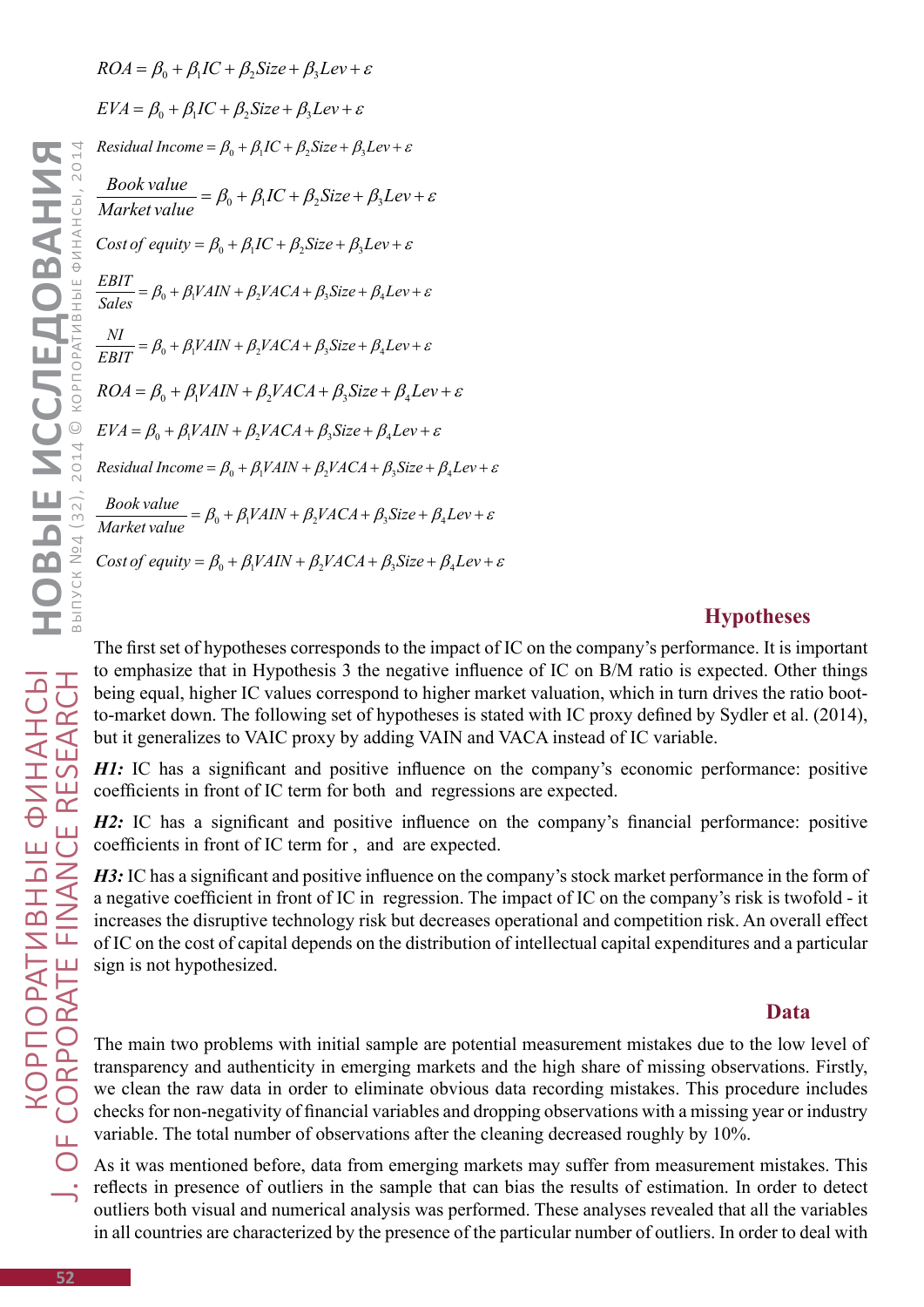such observations winsorization was performed. This method allows for getting rid of extreme values without reducing the sample. Largest and smallest 1% of observations were replaced by corresponding 1st and 99th percentile values for each country and variable.

The next step concerns the problem of missing observations. Table 1 provides an overview of the problem of missing data in our sample. On the whole 90% of the observations have at least one missing data in the set of variables used in the analysis.

*Table 1*

| Country       | Percent of observations with at least one missing | Total number of observations |  |  |  |
|---------------|---------------------------------------------------|------------------------------|--|--|--|
| Russia        | 99.9                                              | 8850                         |  |  |  |
| China         | 76.6                                              | 22329                        |  |  |  |
| <b>Brazil</b> | 97.4                                              | 2804                         |  |  |  |
| India         | 98.9                                              | 21908                        |  |  |  |
| South Africa  | 98.3                                              | 2506                         |  |  |  |
| Total         | 90.4                                              | 58397                        |  |  |  |

#### **Missing data per county**

We can conclude that the problem of missing data is highly relevant for our sample. Particularly, out of five countries only China has more or less enough data to work with. All the other countries' observations have only a marginal influence on the remaining sample. Although the time interval taken is the most recent, i.e. from 2005 till 2012, obviously, there are still reporting and disclosing issues in the emerging markets which hinder the availability of sound and verifiable data for the purposes of our analysis. This data problem has made our sample, in fact, consisting almost solely of Chinese companies.

Missing values are tested for randomness in order to detect a possible selection bias if any. The following dummy variable is created:

#### dum  $\_\$  miss  $= \begin{cases} 1, & \text{if there is at least one missing value in a row} \\ 0, & \text{otherwise} \end{cases}$ *otherwise*  $\overline{\mathcal{L}}$

Three tests for randomness were performed: correlation analysis between the dummy and the explanatory variables, testing for mean equality between groups with and without missing, evaluating a logit model. Based on the obtained results (not shown, but available upon request) missings in several variables cannot be assumed to be random. Specifically, five variables turn out to be useful for predicting the missing value in a given observation (pseudo R-squared equal to 25%) - personnel expenses, depreciation and amortization, marketing expenses, roa and sales. Thus, we can reject the hypothesis that missing data is completely random; there is some sort of dependence. Due to that, when dropping all data that have any number of missing values, we potentially run into the risk of creating a sample bias, which would bias the estimates. In order to overcome this problem one would need to evaluate the form of dependence in the missing data and recover the missings by means of the revealed and estimated dependence form. This, however, is a challenging task in itself and is not pursued in this study. Therefore, the problem of missing data limits the results of the current analysis, and some future research could be done along these lines.

All the data is retrieved from Bloomberg database. After all the procedures of data cleaning the remained sample looks as follows:

- 5 emerging markets: Russia  $(0.16\%)$ , China  $(93.34\%)$ , Brazil  $(1.29\%)$ , India  $(4.48\%)$ , South Africa (0,73%);
- time period: 2005-2012 years;
- 2481 companies from 10 industries (5600 observations after lagging).

The distribution of companies by industries is presented in Figure 1. The composition of industries is diverse, major industries are consumer discretionary, industrials and materials. Together they account for more than 60% of the sample. In this study we follow the approach used in B. Lev. (2004) and Lev et al. (2012) and distinguish between IC-intensive firms and IC non-intensive firms. Particularly,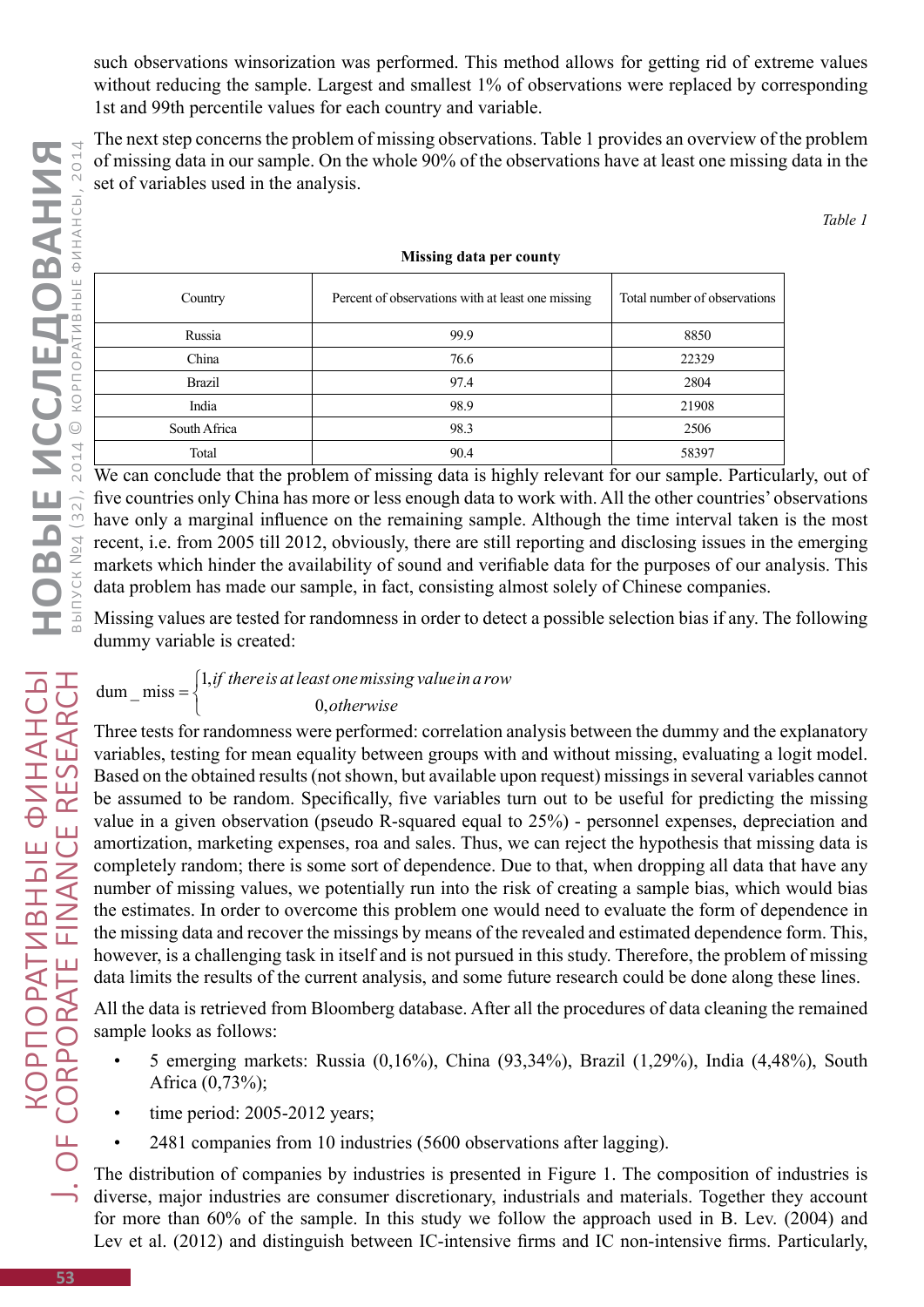for each year we rank firms according to intellectual capital and label the upper half  $(50<sup>th</sup>$  percentile) as IC-intensive firms in this particular year. Then the procedure is repeated for the subsequent year. It is important to notice that such a method of selecting IC intensive firms does not stick to particular industries. Contrariwise, this approach allows any firm in any industry to be IC intensive in the sense that it invests actively and heavily in IC components compared to its peers. As outlined by Lev et al. (2004) IC can be a feature of any company with good management, highly qualified personnel, etc. irrelevant of the industry it originates from.



*Figure 1: Distribution of companies in the sample by industries*

## **Estimation and Evaluation**

## *Sydler et al. (2014) proxy of IC*

The structure of examined data allows us to suppose that the final model should be two-way fixed effects. Fixed effects are supported by the fact that each company is possessed of specific time-invariant characteristics which influence the company's results and profitability, for example, corporate practices which are developed in the company. Concerning time effects, the examined time period includes crisis years which effect on companies can differ across countries, so time effects should be taken into account. Also the problems of heteroskedasticity and multicollinearity are expected.

Four panel data models were estimated: one-way and two-way fixed and random effects correspondingly. Fixed effects models reveal a significant decrease in AIC and BIC as well as an improvement in within R-squared (Table 2), especially if time effects are included in the model. In order to choose between fixed and random effects Hausman test was implemented. The resulting very small p-value suggested that random effects are inconsistent, so the fixed effects estimator is preferred.

*Table 2*

| Comparison of panel data models: approximated value by Sydler et al. (2014) estimation |  |  |
|----------------------------------------------------------------------------------------|--|--|
|----------------------------------------------------------------------------------------|--|--|

|                        | AIC      | BIC.     | $R^2$ within | $R^2$ overall | F-stat/Chi-stat |
|------------------------|----------|----------|--------------|---------------|-----------------|
| One-way fixed effects  | 9386.873 | 9410.726 | 0.1865       | 0.0981        | 20.56           |
| Two-way fixed effects  | 8681.172 | 8740.803 | 0.3664       | 0.1016        | 27.5            |
| One-way random effects |          |          | 0.1796       | 0.1229        | 71.45           |
| Two-way random effects |          |          | 0.3497       | 0.1356        | 279.23          |

Taking all the factors into account, the two-way fixed effects scaled model was chosen. This type of model provides the lowest values of information criteria, the highest value of  $\mathbb{R}^2$  and consistent estimators

OF CORPOR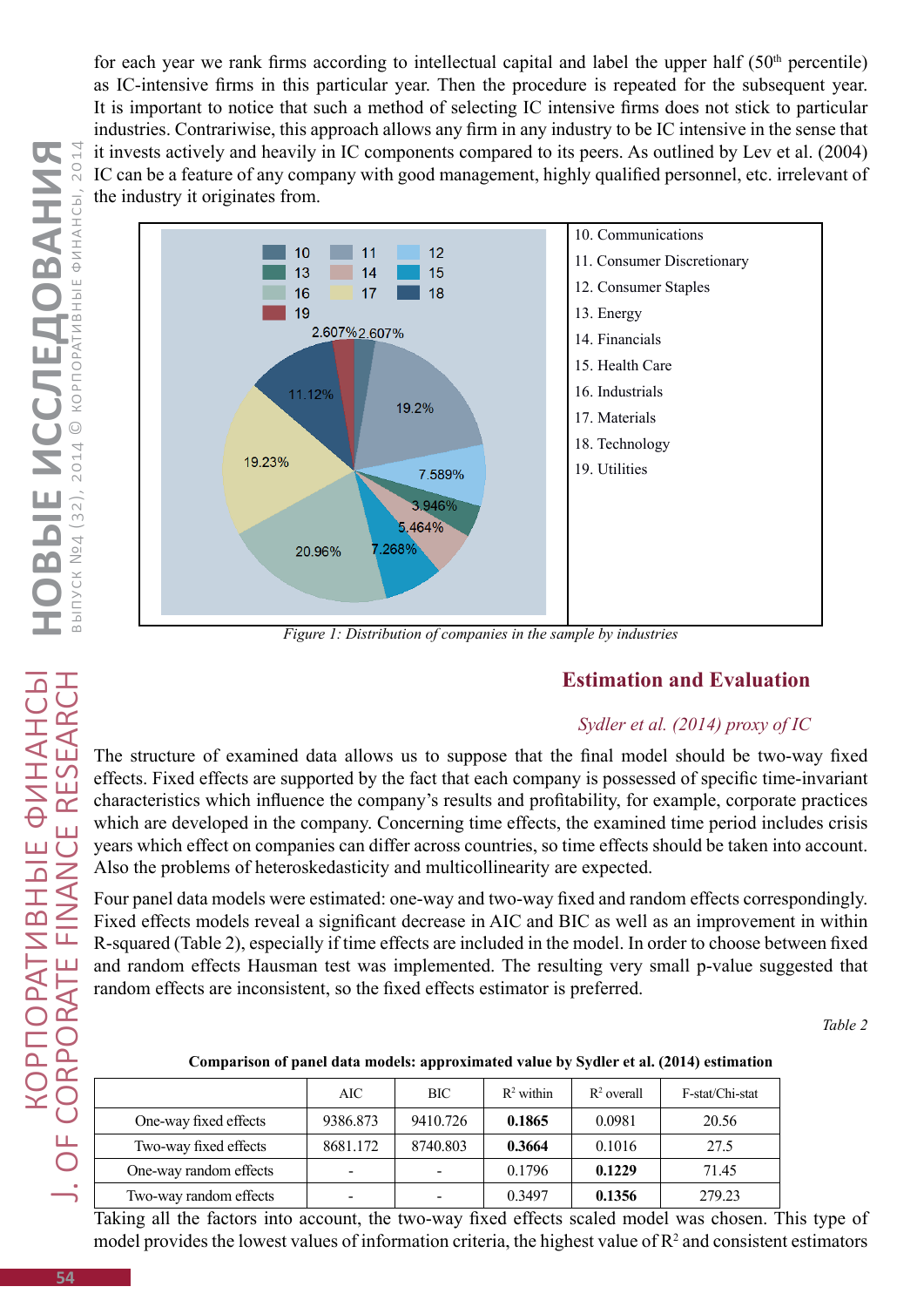as opposed to the random effects model. Moreover, this model suits the assumption stated in this paper: it reflects the difference in individual time-invariant characteristics between companies, accounting for the size effect, and it also allows for the influence of the crisis year. Estimation results of this model are presented in Table 3 below.

The model has a positive and significant impact of residual income and expenditures on IC on the company's stock price as it was expected. Coefficients in front of book value and lagged IE variables are positive but insignificant on the conventional 5% level of significance. The coefficients obtained are then used in calculation of accumulation and depreciation rates. Due to insignificance, coefficients  $A_1$  and  $A_4$ are assumed to be equal to zero for the purposes of  $\alpha$  and  $\delta$  estimation.<sup>1</sup>

*Table 3*

| $R^2$ within                                                               | 0.3664       |                                       |                  |
|----------------------------------------------------------------------------|--------------|---------------------------------------|------------------|
| $R2$ between                                                               | 0.0833       |                                       |                  |
| $R^2$ overall                                                              | 0.1016       |                                       |                  |
| F(10,1622)                                                                 | 27.5         |                                       |                  |
| Prob>F                                                                     | $\mathbf{0}$ |                                       |                  |
| corr(u i, Xb)                                                              | $-0.2494$    |                                       |                  |
| Sprice                                                                     | Coef.        | $\mathbf t$                           | P >  t           |
| sbv share                                                                  | 0.42911      | 1.72                                  | 0.086            |
| sRI share                                                                  | 3.7928       | 2.31                                  | 0.021            |
| sIE share                                                                  | 2.83428      | 2.46                                  | 0.014            |
| sIE_share_lag                                                              | 1.05983      | 0.82                                  | 0.414            |
| Year                                                                       |              |                                       |                  |
| 2007                                                                       | 1.27579      | 2.29                                  | 0.022            |
| 2008                                                                       | $-1.8494$    | $-3.57$                               | $\theta$         |
| 2009                                                                       | $-0.2647$    | $-0.5$                                | 0.616            |
| 2010                                                                       | $-0.2978$    | $-0.57$                               | 0.571            |
| 2011                                                                       | $-2.0679$    | $-3.99$                               | $\mathbf{0}$     |
| 2012                                                                       | $-2.3091$    | $-4.27$                               | $\overline{0}$   |
| $_{cons}$                                                                  | 3.38089      | 5.9                                   | $\boldsymbol{0}$ |
| sigma_u                                                                    | 2.93366      |                                       |                  |
| sigma_e                                                                    | 1.66283      |                                       |                  |
| Rho                                                                        | 0.75684      | (fraction of variance due<br>to $u_i$ |                  |
| The accumulation and depreciation rates were calculated according to the f |              |                                       |                  |

#### **Estimation results of the two-way fixed effects model; adjusted RIM evaluation**

formulas (6). Accumulation rate  $\alpha$  occurred to be the same for all the countries and years and equal to 0.74. This means that, on average, 74% of the expenditures on intellectual capital are capitalized in the company and further used as intellectual capital. The similar results are found by Sydler et al. (2014) - 84% for IC-intensive UK companies. The results of δ calculation are shown in Table 4.

*Table 4*

|  | Results of depreciation rate $\delta$ calculation |  |
|--|---------------------------------------------------|--|
|  |                                                   |  |

|      | Russia  | China   | <b>Brazil</b> | India   | South Africa |
|------|---------|---------|---------------|---------|--------------|
| 2006 |         | $-0.03$ | $-0.13$       | $-0.08$ | $-0.08$      |
| 2007 | $-0.07$ | $-0.05$ | $-0.13$       | $-0.08$ | $-0.09$      |

<sup>1</sup> The IC estimation without restricting the coefficients to zero provides similar results.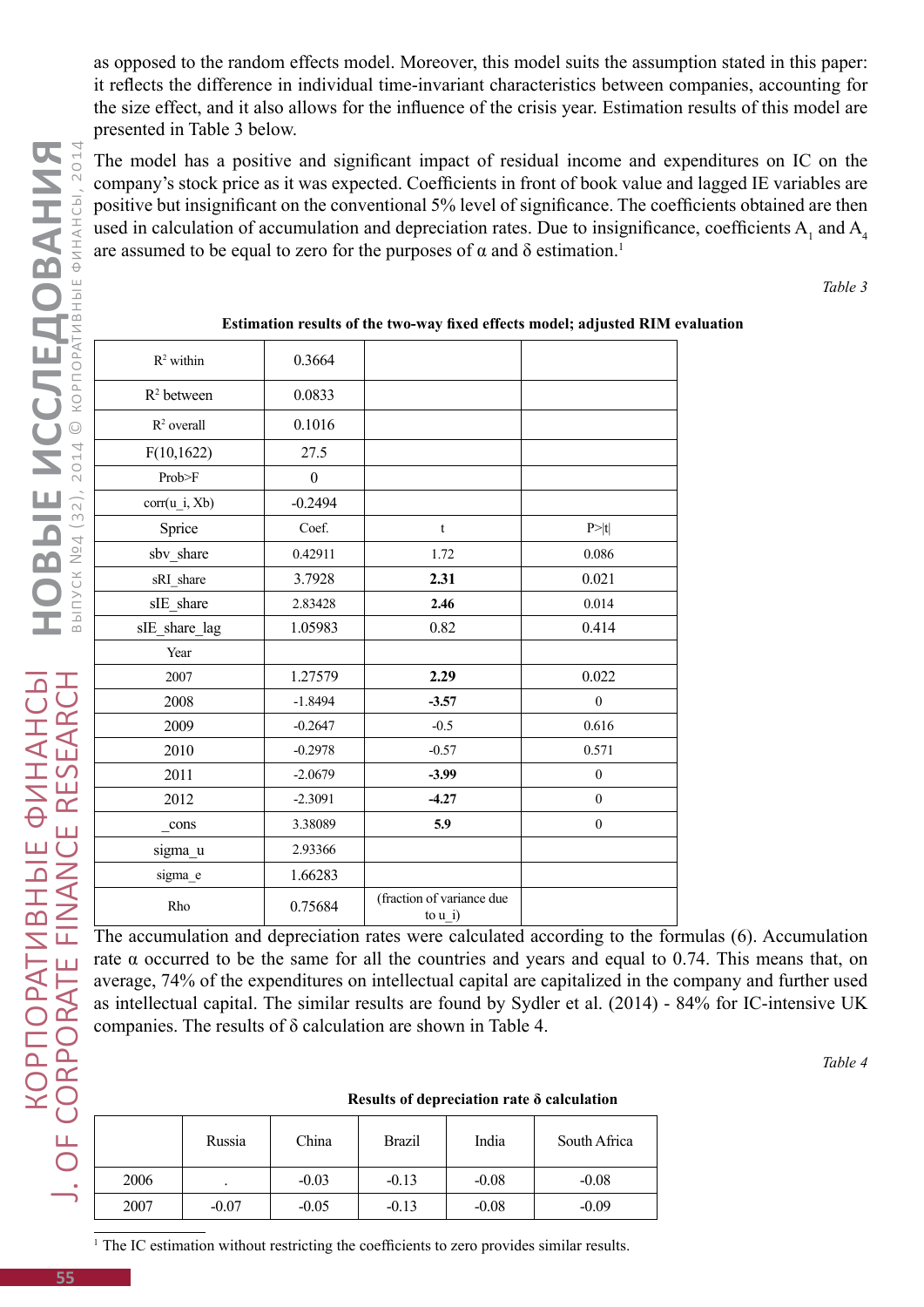| 2008 | $-0.08$ | $-0.03$ | $-0.13$ | $-0.06$ | $-0.07$ |
|------|---------|---------|---------|---------|---------|
| 2009 | $-0.10$ | $-0.04$ | $-0.13$ | $-0.08$ | $-0.09$ |
| 2010 | $-0.08$ | $-0.04$ | $-0.12$ | $-0.08$ | $-0.08$ |
| 2011 | $-0.08$ | $-0.04$ | $-0.11$ | $-0.09$ | $-0.08$ |
| 2012 | $-0.08$ | $-0.04$ | $-0.09$ | $-0.08$ | $-0.06$ |

Depreciation rate occurred to be negative for all the countries and years. This is different from Sydler et al. (2014) findings<sup>1</sup>, and indicates the situation when IC gains value in the course of time. This could be possible when expenditures on IC are deployed in a lagged manner. Such a lagged deployment can also take place when expenditures on IC are done step-by-step: each year only part of components is covered, and the whole effect accumulates once every part of IC component is upgraded. For example, a company can invest in purchasing new software for employees, but the full effect of this investment occurs later in time as the employees need time to learn the software and use it to their full advantage. Thus, the case of negative depreciation rate potentially could be justified, but it requires further confirmations to be claimed robust.

Employing obtained values for  $\alpha$  and  $\delta$  IC is calculated. Due to imperfect nature of the proxy for IC some observations appeared to be negative. These values were replaced by zero, the percentage of such values made up approximately 3.3%. IC per share has an asymmetric distribution with a long right tail and high peak. For the purposes of further analysis it was also winsorized to reduce the distortion due to extreme outliers.

## **Estimation of Zeghal and Maaloul (2010) Model**

The estimation procedure is different from that in the previous section. In this part we do not apply the fixed effects model as in the previous section, but stay with pooled OLS. This is done for several reasons. Firstly, the fixed effects together with the IC variable produce very high multicollinearity, creating difficulties for statistical and economic inferences (VIFs around 43 and 55 for IC and size variables). Analyzing the effect of intellectual capital on the company's performance we care about significance of the variables, hence the absence of high correlation between explanatory variables becomes crucial. The dummies, implied by the fixed effects estimator, correlate with the IC term as well as with the size variable, which is now included into the model as the control variable. Moreover, fixed effects may capture some of the impact of IC on the dependent variable, since IC is, by definition, unobservable and intangible - a latent and unique for each firm variable. Dummies for objects in fixed effects models are usually introduced exactly for the purpose of capturing the unobservable and unique to each object component. Hence, in the case of intellectual capital the inclusion of fixed effects might be detrimental for the evaluation of the IC term.

Therefore, for the above named reasons we employ the pooled OLS models to evaluate the impact of IC on the performance measures. Zeghal and Maaloul (2010) also use the pooled OLS estimator, however, they do not provide any motivation for it. Contrary to the original paper, we also extend our model with time dummies to capture the crisis, and we follow Lev et al. (2012) in including the industry fixed effects into the model as well. To better understand the effect of IC on the company's performance, we split the sample every year into IC-intensive firms and IC-non-intensive firms as described in the analytical framework above. Consequently, further we present results for 3 samples - pooled, IC-intensive and ICnon-intensive.

As already mentioned, the IC variable is winsorized in order to reduce the distortion due to extreme outliers. This, however, still preserves high variability in the distribution. In order to reduce the heteroscedasticity induced by this variability and to scale down IC, which is measured in mln USD, we apply the logarithmic transformation, as we do with the size variable which is the logarithm of total assets, a proxy used in Zeghal and Maaloul (2010).

<sup>&</sup>lt;sup>1</sup> They find the depreciation rate to be equal to 0.64 or 64% of IC is amortized every year. Ballester et al. (2002), (2003) obtain depreciation rate of 34% for HC only, 12–14% for SC.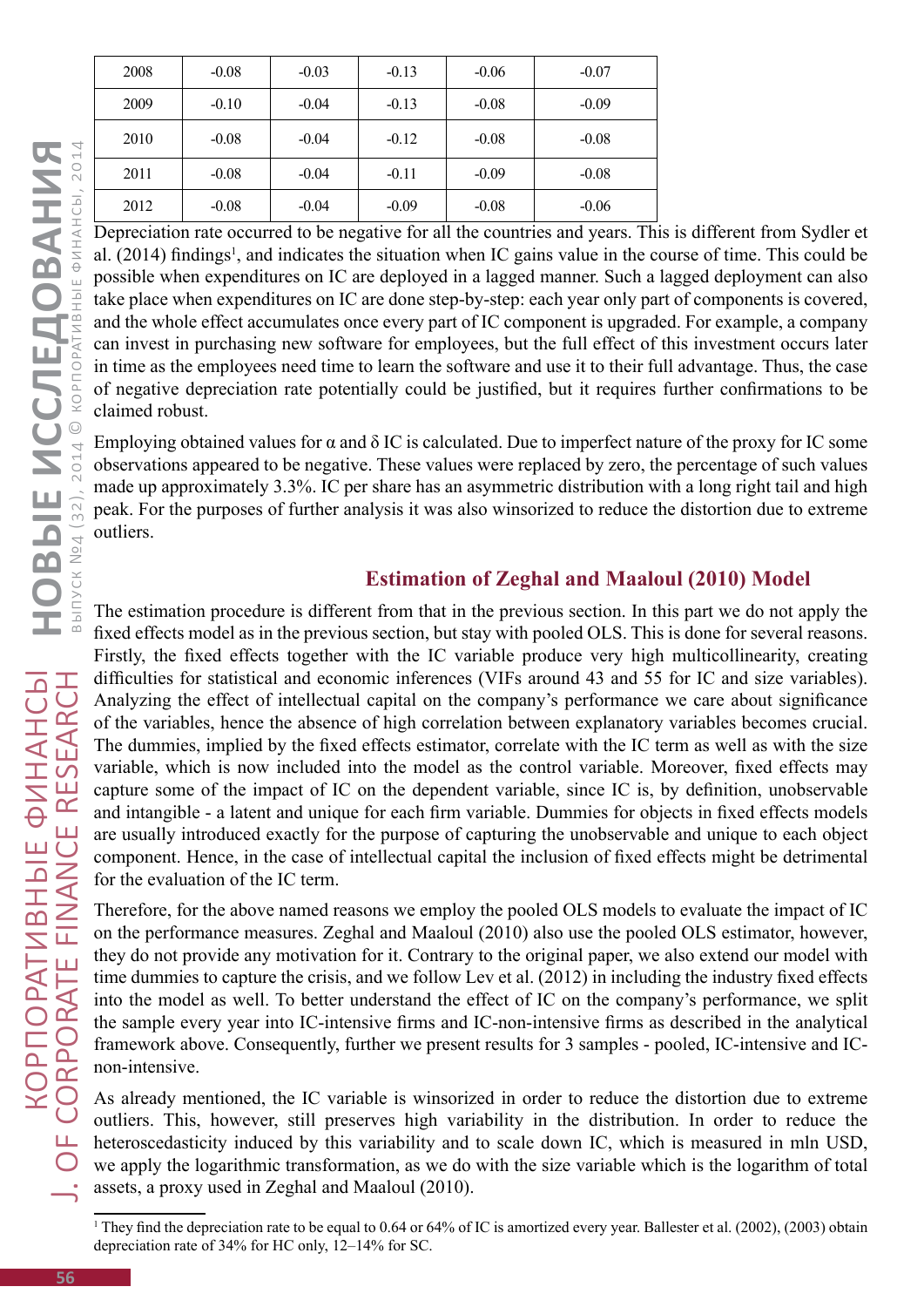### **Impact of IC on financial performance**

Table 5 presents the results of the first regression using the return on assets as the measure of financial performance. The table reports six regression estimates: the first three using Sydler et al. (2014)'s proxy for IC (pooled, IC-non-intensive and IC-intensive samples), and the other three regressions using VAIC measure. For each regression coefficients estimates are reported along with their robust t-statistics. Below the regression estimates several summary statistics are reported, namely, the number of observations used in the regression, its adjusted R-squared and F-statistic. In the second panel of the table we report the difference in coefficient estimates of IC or VAIN variables between IC-intensive sample and IC-nonintensive sample together with a test on whether these two estimates are statistically different from each other. Significant coefficient estimates are in bold. Note also that although not presented, the year and industry dummies are present in each of the models below.

*Table 5*

|             |           |               |           |               |                                                                   | <b>ROA</b>    |           |               |           |               |           |               |
|-------------|-----------|---------------|-----------|---------------|-------------------------------------------------------------------|---------------|-----------|---------------|-----------|---------------|-----------|---------------|
|             |           | Pooled        |           | Non intensive |                                                                   | Intensive     |           | Pooled        |           | Non intensive |           | Intensive     |
| Parameters  | Coef      | Robust t-stat | Coef.     | Robust t-stat | Coef.                                                             | Robust t-stat | Coef.     | Robust t-stat | Coef.     | Robust t-stat | Coef      | Robust t-stat |
| IC          | 0.0083    | 6.22          | 0.0021    | 1.16          | 0.0143                                                            | 4.78          |           |               |           |               |           |               |
| VAIN        |           |               |           |               |                                                                   |               | 0.0019    | 13.44         | 0.0018    | 10.74         | 0.0041    | 7.89          |
| <b>VACA</b> |           |               |           |               |                                                                   |               | 0.2949    | 9.11          | 0.2163    | 5.56          | 0.3987    | 17.25         |
| size        | $-0.002$  | $-1.4$        | 0.0033    | 1.74          | $-0.0083$                                                         | $-2.53$       | 0.0007    | 0.84          | $-0.0002$ | $-0.21$       | 0.0009    | 0.8           |
| lev         | $-0.0261$ | $-19.86$      | $-0.0229$ | $-15.73$      | $-0.0308$                                                         | $-13.28$      | $-0.0178$ | $-9.71$       | $-0.0154$ | $-6.84$       | $-0.0177$ | $-9.66$       |
| Intercept   | 0.0581    | 3.6           | 0.0603    | 2.53          | 0.0511                                                            | 2.4           | 0.0058    | 0.35          | 0.0287    | 1.26          | $-0.0438$ | $-2.23$       |
| N           | 5419      |               | 2620      |               | 2799                                                              |               | 5601      |               | 2802      |               | 2799      |               |
| adj. R-sq   | 0.2173    |               | 0.2054    |               | 0.2008                                                            |               | 0.4628    |               | 0.4187    |               | 0.5515    |               |
| F-stat      | 37.709    |               | 23.907    |               | 15.993                                                            |               | 50.651    |               | 30.382    |               | 53.253    |               |
|             |           |               |           |               | Coefficient comparison between intensive and non-intensive groups |               |           |               |           |               |           |               |

 **The effect of IC and VAIN on ROA**

|    | diff           | -value |  |  |             | diff   | -value |  |  |
|----|----------------|--------|--|--|-------------|--------|--------|--|--|
| IC | 0122<br>0.0122 | ,0005  |  |  | <b>VAIN</b> | 0.0023 |        |  |  |

Looking first at the regressions with Sydler et al. (2014) proxy (IC), we observe that in the pooled regression IC has a significantly positive impact on the return. The regression itself is significant as well - F-statistics of 37.7 together with R-squared of 21%. The non-intensive sample displays the insignificant IC coefficient in contrast to the positive and significant coefficient estimate obtained in the intensive sample. The relative difference is also significant. Comparing the results with VAIN measure of intellectual capital provides us with the same results, except that VAIN is significant even in the nonintensive sample, although having a lower coefficient estimate. All regressions are significant, R-squared ranges from around 20% for Sydler's proxy to 42-55% for VAIN proxy.

To confirm the finding above we use another proxy for financial performance - EVA. Particularly, we employ EVA spread which is defined as the return on invested capital minus the weighted cost of capital. The results presented in Table 6 show similar patterns - despite the way IC is approximated, it has a significantly positive impact on the company's economic value added. It is interesting to point out that the impact of IC differs significantly between intensive and non-intensive samples. Although the overall impact is still significant, this distinction points at broad structural differences between intensive and non-intensive firms. In order to find out whether this is true indeed we check this hypothesis for other measures of the company's performance.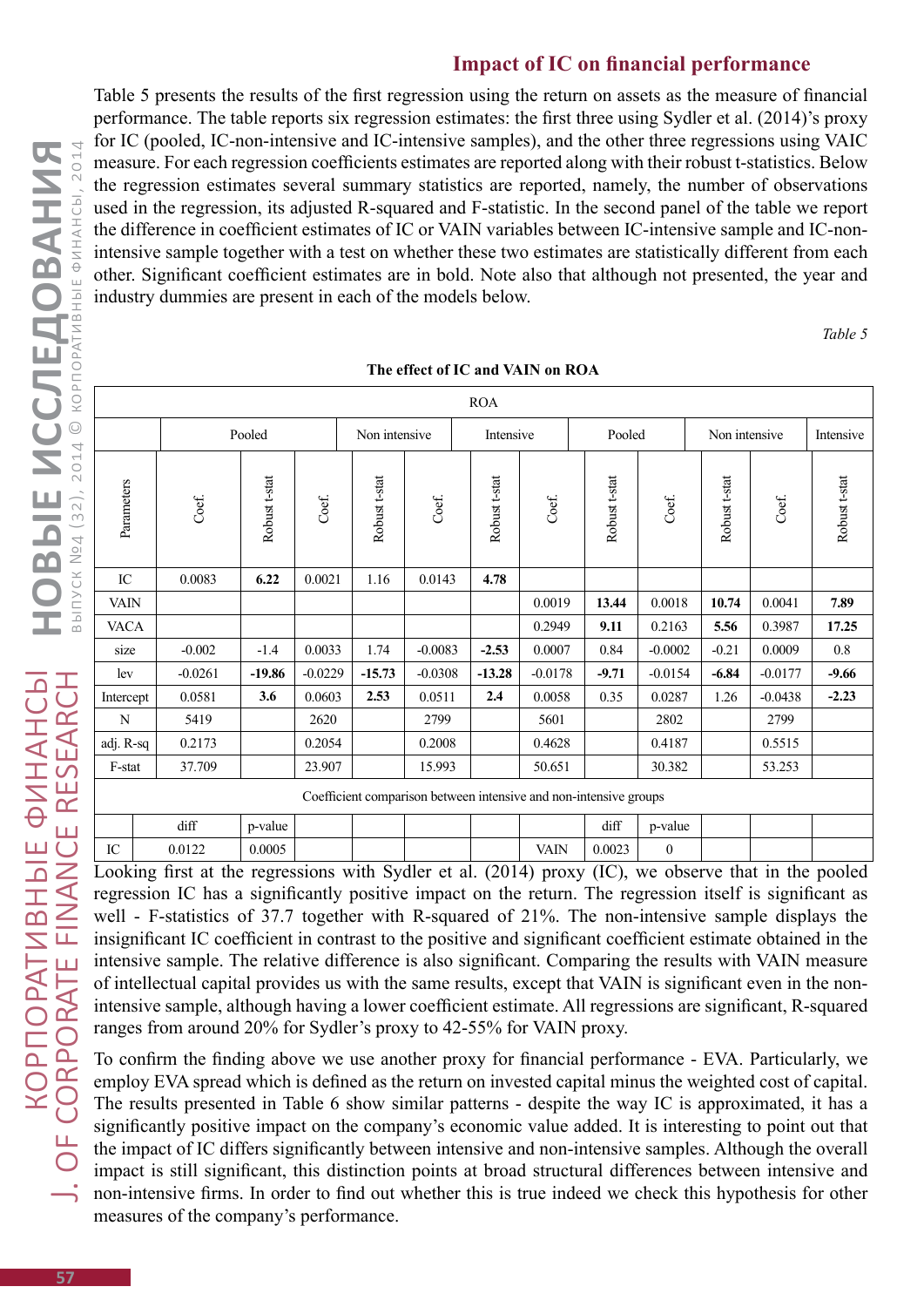| Table 6 |
|---------|
|         |

#### **The effect of IC and VAIN on EVA**

|             |           |                  |               |               |           | EVA spread    |                                                                   |               |               |               |           |               |
|-------------|-----------|------------------|---------------|---------------|-----------|---------------|-------------------------------------------------------------------|---------------|---------------|---------------|-----------|---------------|
|             | Pooled    |                  | Non intensive |               | Intensive |               | Pooled                                                            |               | Non intensive |               | Intensive |               |
| Parameters  | Coef.     | Robust t-stat    | Coef.         | Robust t-stat | Coef.     | Robust t-stat | Coef.                                                             | Robust t-stat | Coef.         | Robust t-stat | Coef.     | Robust t-stat |
| IC          | 0.0118    | 6.61             | 0.0022        | 0.88          | 0.022     | 5.55          |                                                                   |               |               |               |           |               |
| <b>VAIN</b> |           |                  |               |               |           |               | 0.0018                                                            | 9.58          | 0.0018        | 9.02          | 0.0043    | 6.06          |
| <b>VACA</b> |           |                  |               |               |           |               | 0.2737                                                            | 6.77          | 0.1519        | 3.65          | 0.4328    | 9.63          |
| size        | 0.0022    | 1.15             | 0.0095        | 3.45          | $-0.0069$ | $-1.75$       | 0.0083                                                            | 6.09          | 0.0077        | 4.45          | 0.0092    | 4.7           |
| lev         | $-0.0063$ | $-3.48$          | $-0.0041$     | $-2.16$       | $-0.0092$ | $-2.89$       | $-0.0018$                                                         | $-0.62$       | $-0.003$      | $-0.76$       | 0.0048    | 1.6           |
| Intercept   | $-0.0296$ | $-1.23$          | 0.0206        | 0.48          | $-0.0526$ | $-1.7$        | $-0.0608$                                                         | $-2.51$       | 0.0039        | 0.11          | $-0.1437$ | $-5.3$        |
| N           | 5419      |                  | 2620          |               | 2799      |               | 5601                                                              |               | 2802          |               | 2799      |               |
| adj. R-sq   | 0.1587    |                  | 0.1662        |               | 0.1597    |               | 0.273                                                             |               | 0.2494        |               | 0.3652    |               |
| F-stat      | 21.504    |                  | 15.779        |               | 13.839    |               | 27.976                                                            |               | 23.96         |               | 23.289    |               |
|             |           |                  |               |               |           |               | Coefficient comparison between intensive and non-intensive groups |               |               |               |           |               |
|             | diff      | p-value          |               |               |           |               |                                                                   | diff          | p-value       |               |           |               |
| ${\rm IC}$  | 0.0198    | $\boldsymbol{0}$ |               |               |           |               | <b>VAIN</b>                                                       | 0.0025        | 0.0004        |               |           |               |

Table 7 reports the results for the last measure of the financial performance - residual income per share. As opposed to EVA spread measure, which comes from Bloomberg database, residual income is calculated manually according to the formula:

 $RI per share_t = EPS_t - r_e * BV per share_{t-1}$ 

The results are again consistent with those obtained with ROA and EVA. Thus, we can confirm the second hypothesis (H2) - IC has a positive and significant impact on financial performance of the company, irrelevant of the proxy used.

*Table 7*

#### **The effect of IC and VAIN on RI**

|             |           |               |               |               |           | Residual Income |                     |               |           |                |           |               |  |
|-------------|-----------|---------------|---------------|---------------|-----------|-----------------|---------------------|---------------|-----------|----------------|-----------|---------------|--|
|             | Pooled    |               | Non intensive |               |           |                 | Pooled<br>Intensive |               |           | Non intensive. |           | Intensive     |  |
| Parameters  | Coef.     | Robust t-stat | Coef.         | Robust t-stat | Coef.     | Robust t-stat   | Coef.               | Robust t-stat | Coef.     | Robust t-stat  | Coef.     | Robust t-stat |  |
| IC          | 0.0156    | 2.44          | $-0.0004$     | $-0.14$       | 0.0329    | 2.02            |                     |               |           |                |           |               |  |
| <b>VAIN</b> |           |               |               |               |           |                 | 0.0017              | 2.79          | 0.0018    | 2.08           | 0.0034    | 2.18          |  |
| <b>VACA</b> |           |               |               |               |           |                 | 0.5135              | 4.16          | 0.5158    | 2.82           | 0.4797    | 3.64          |  |
| size        | $-0.0042$ | $-0.93$       | 0.006         | 1.73          | $-0.017$  | $-1.36$         | $-0.0007$           | $-0.16$       | $-0.0087$ | $-1.22$        | 0.0088    | 2.97          |  |
| lev         | $-0.0156$ | $-5.11$       | $-0.0104$     | $-4.62$       | $-0.0217$ | $-3.72$         | $-0.0072$           | $-1.68$       | $-0.0041$ | $-0.56$        | $-0.0059$ | $-1.3$        |  |
| Intercept   | $-0.0611$ | $-1.33$       | 0.0123        | 0.66          | $-0.1629$ | $-1.79$         | $-0.1974$           | $-2.44$       | $-0.2525$ | $-1.3$         | $-0.2568$ | $-2.79$       |  |
| N           | 2764      |               | 1252          |               | 1512      |                 | 2874                |               | 1362      |                | 1512      |               |  |
| adj. R-sq   | 0.1498    |               | 0.1293        |               | 0.1847    |                 | 0.1094              |               | 0.0787    |                | 0.3567    |               |  |
| F-stat      | 12.394    |               | 10.826        |               | 5.845     |                 | 10.938              |               | 6.8075    |                | 16.559    |               |  |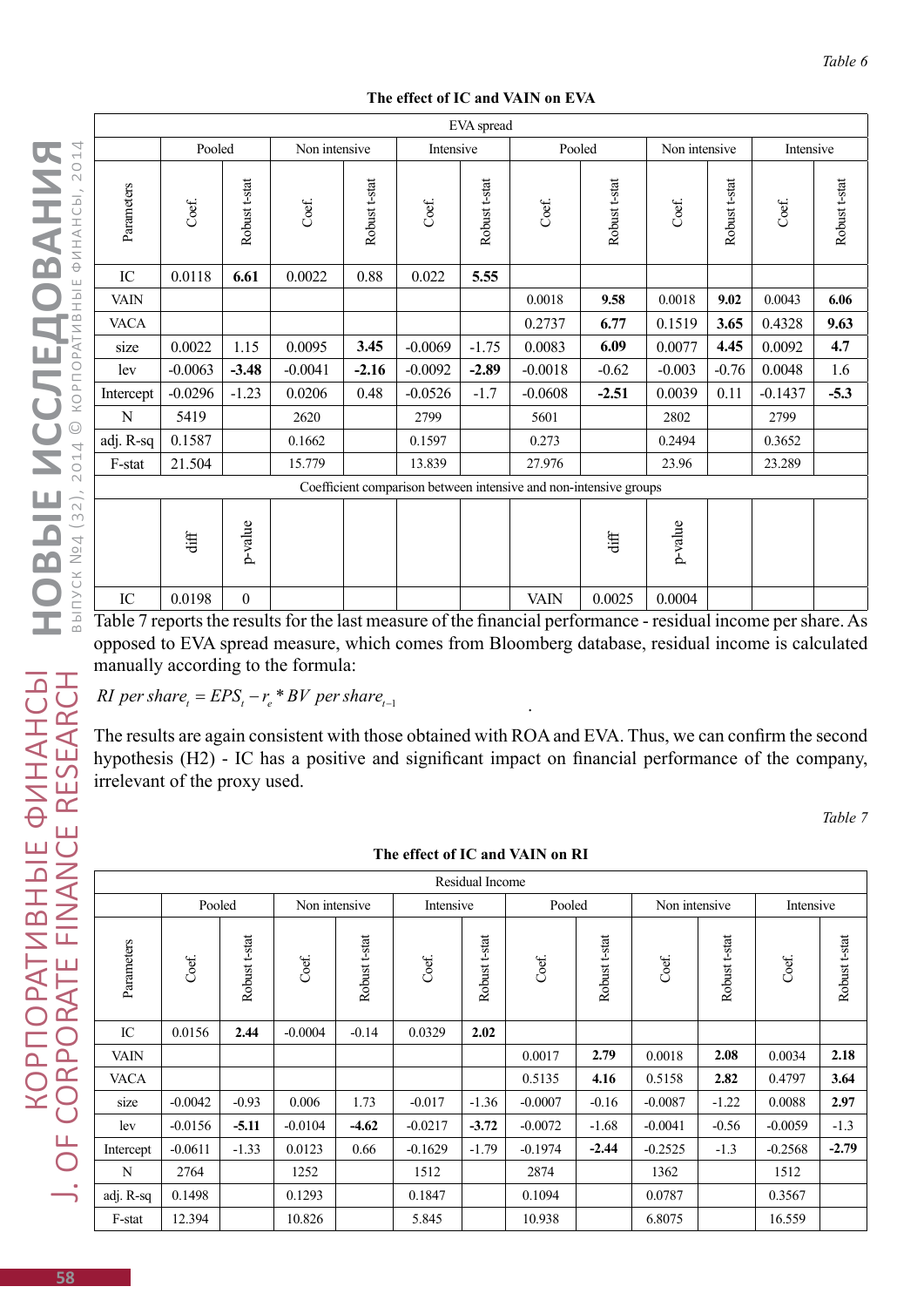|    | Coefficient comparison between intensive and non-intensive groups |         |  |  |  |  |             |        |        |  |  |  |  |  |
|----|-------------------------------------------------------------------|---------|--|--|--|--|-------------|--------|--------|--|--|--|--|--|
|    | diff                                                              | C.<br>≏ |  |  |  |  |             | diff   | ω      |  |  |  |  |  |
| IC | 0.0333                                                            | 0.0427  |  |  |  |  | <b>VAIN</b> | 0.0016 | 0.3473 |  |  |  |  |  |

One of the interesting hypotheses stemming from the above obtained result is that firms earn positive EVA if and only if they invest in intellectual capital. Of 182 cases with zero intellectual capital in our sample 111 firms (61%) have negative EVA spread, whereas 71 cases (39%) actually do have positive EVA spread. Thus, our data do not support this hypothesis. This might be not surprising because of the market structure in emerging countries. Imperfect competition together with unsatisfied demand in such markets creates opportunities for companies to earn abnormal earnings by means of active marketing, aggressive pricing policy, geographical channels, etc. without actually making significant R&D investments. However, there might be a positive association between those firms who actively invest in R&D and those who achieve positive economic value added. In order to test this milder hypothesis we perform a contingency analysis. For this purpose a dummy variable dumEVA taking value of 1 if the firm displays positive EVA spread, and zero otherwise, is created. We further classify all the observations in the data sample between four cases - a negative EVA and non-intensive group, a positive EVA and non-intensive group, a negative EVA and intensive group, and a positive EVA and intensive group. We then test the strength of association between columns and rows to figure out if intensive firms have higher chances of achieving a positive EVA than non-intensive firms and the other way round. Table 8 reports the results of this exercise.

*Table 8*

|                       | Contingency analysis                   |        |        |  |  |  |  |  |  |
|-----------------------|----------------------------------------|--------|--------|--|--|--|--|--|--|
|                       |                                        | dumIC  |        |  |  |  |  |  |  |
| dumEVA                | $\Omega$                               | 1      | Total  |  |  |  |  |  |  |
| $\Omega$              | 2363                                   | 2122   | 4485   |  |  |  |  |  |  |
|                       | 84.33%                                 | 75.84% | 80.09% |  |  |  |  |  |  |
| 1                     | 439                                    | 676    | 1115   |  |  |  |  |  |  |
|                       | 15.67%                                 | 24.16% | 19.91% |  |  |  |  |  |  |
| Total                 | 2802                                   | 2798   | 5600   |  |  |  |  |  |  |
|                       | 100%                                   | 100%   | 100%   |  |  |  |  |  |  |
|                       |                                        |        |        |  |  |  |  |  |  |
|                       | Pearson chi2(1) = $63.3230$ Pr = 0.000 |        |        |  |  |  |  |  |  |
| Cramér's $V = 0.1063$ |                                        |        |        |  |  |  |  |  |  |

**The relationship between positive EVA and IC intensive firms**

We observe that in the group of non-intensive firms 15.7% hit a positive EVA, whereas in the group of intensive companies the percentage of those who report a positive EVA increases to 24%. Consequently, if a company actively invests in IC then the chances that it will not reach a positive EVA decrease from 84% to 75%, other things being equal. Pearson's chi statistics of this association is significant given any level of confidence. Cramer's V which measures the strength of the relationship and varies between 0 (no association) and 1 (for two identical variables) equal 0.1 meaning that the association is modest.

Thus, we can conclude that active investment in IC does in fact lead to higher chances of hitting a positive EVA, but this relationship is quite moderate. As mentioned above, in emerging markets there are, probably, easier ways of delivering a positive EVA other than risky R&D investments.

## **Impact of IC on economic performance**

Since IC has a positive impact on the firm's return on asset as well as its economic value added, it might be interesting to look at where the benefits come from. Thus, we look at economic aspect of the company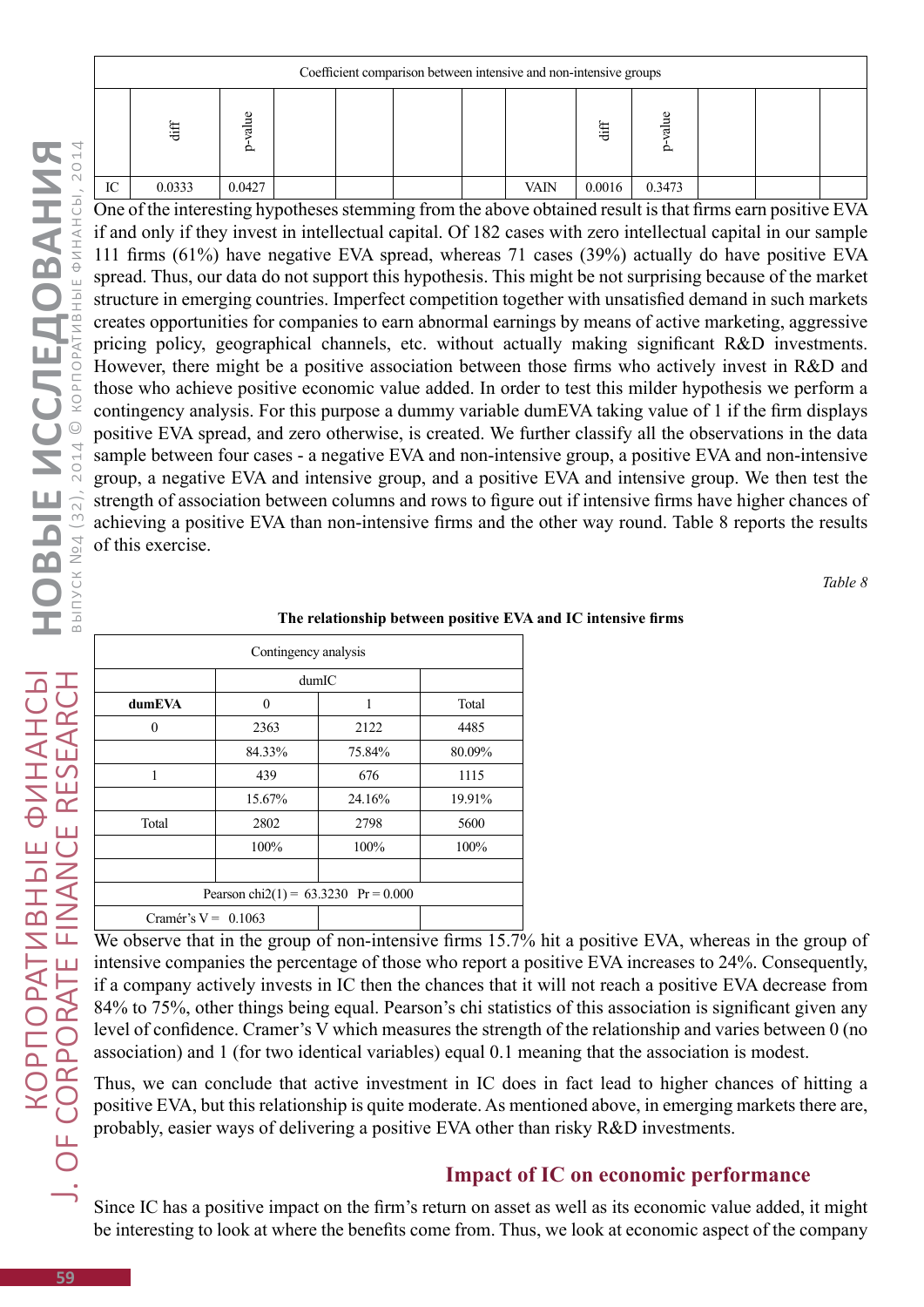and split the production cycle into two stages - manufacturing and corporate governance. We first present the results in Table 9 for the production stage - EBIT/Sales.

*Table 9*

|                |           |               |               |               |           |               |             | The effect of IC and VAIN on operational margin                   |           |               |           |               |
|----------------|-----------|---------------|---------------|---------------|-----------|---------------|-------------|-------------------------------------------------------------------|-----------|---------------|-----------|---------------|
|                |           |               |               |               |           | EBIT/Sales    |             |                                                                   |           |               |           |               |
|                |           | Pooled        | Non intensive |               | Intensive |               |             | Pooled                                                            |           | Non intensive | Intensive |               |
| Parameters     | Coef.     | Robust t-stat | Coef.         | Robust t-stat | Coef.     | Robust t-stat | Coef.       | Robust t-stat                                                     | Coef.     | Robust t-stat | Coef.     | Robust t-stat |
| IC             | $-0.0111$ | $-2.77$       | $-0.0216$     | $-2.17$       | 0.003     | 0.51          |             |                                                                   |           |               |           |               |
| <b>VAIN</b>    |           |               |               |               |           |               | 0.0079      | 15.94                                                             | 0.0071    | 12.24         | 0.011     | 7.58          |
| <b>VACA</b>    |           |               |               |               |           |               | 0.5401      | 9.12                                                              | 0.4773    | 5.58          | 0.6737    | 12.96         |
| size           | 0.0279    | 6.72          | 0.0437        | 4.55          | 0.0075    | 1.35          | 0.0098      | 3.97                                                              | 0.0131    | 3.68          | 0.0021    | 0.66          |
| lev            | $-0.0433$ | $-11.93$      | $-0.0452$     | $-9.9$        | $-0.0468$ | $-8.68$       | $-0.0245$   | $-5.97$                                                           | $-0.0246$ | $-4.22$       | $-0.022$  | $-5.03$       |
| Intercept      | 0.0676    | 2.18          | $-0.0211$     | $-0.39$       | 0.0988    | 2.31          | $-0.0816$   | $-2.68$                                                           | $-0.0911$ | $-2.19$       | $-0.1125$ | $-2.71$       |
| N              | 5419      |               | 2620          |               | 2799      |               | 5601        |                                                                   | 2802      |               | 2799      |               |
| adj.<br>$R-sq$ | 0.0971    |               | 0.1053        |               | 0.1152    |               | 0.3213      |                                                                   | 0.2927    |               | 0.4135    |               |
| F-stat         | 14.167    |               | 11.086        |               | 10.736    |               | 33.736      |                                                                   | 23.588    |               | 25.398    |               |
|                |           |               |               |               |           |               |             | Coefficient comparison between intensive and non-intensive groups |           |               |           |               |
|                | diff      | p-value       |               |               |           |               |             | diff                                                              | p-value   |               |           |               |
| $_{\rm IC}$    | 0.0246    | 0.0337        |               |               |           |               | <b>VAIN</b> | 0.0039                                                            | 0.0112    |               |           |               |

 **The effect of IC and VAIN on operational margin**

Looking first at pooled regression we note that IC has a significantly negative impact on operational margin, given the significance of the regression on the whole. This is surprising keeping in mind the results in the previous section. It might be that the negative estimator is driven by the non-intensive observations. This hypothesis is confirmed with the negative coefficient of IC, but for the intensive sample the estimator is insignificantly different from zero. Comparing the results with another proxy for IC shows that in the case of VAIN there is a significantly positive impact of IC on the operational margin with a significant difference between intensive and non-intensive sample estimates. Thus, it can be concluded in this particular aspect that the two proxies provide counter to each other results. It might be the case that the results differ since the proxies for IC have different interpretation. While Sydler's proxy is a direct measure of intellectual capital, VAIN stands for the efficiency of IC employment, and might be closer connected to the operational margin, which is another form of company's efficiency. Alternatively, Sydler's proxy is a new measure of IC and is complicated to calculate as opposed to VAIC, which has a longer history of successful applications in the research. It might be suggestive to investigate Sydler's proxy in a more throughout way. But for the purposes of this research, we leave this suggestion for future research.

Table 10 presents the results for the second stage of the economic performance aspect - NI/EBIT. Here the results get particularly interesting.

*Table 10*

| The effect of IC and VAIN on NI/EBIT |  |
|--------------------------------------|--|
|--------------------------------------|--|

| NI/EBIT |        |              |               |           |     |        |  |                                                    |   |                |          |             |  |
|---------|--------|--------------|---------------|-----------|-----|--------|--|----------------------------------------------------|---|----------------|----------|-------------|--|
|         | Pooled |              | Non intensive | Intensive |     | Pooled |  | Non intensive                                      |   | Intensive      |          |             |  |
| s<br>ᢍ  | ┶      | Зã<br>ಕ<br>≃ |               | ₩<br>≃    | ز ب | ಕ<br>≃ |  | sta<br>ಜ<br>$\overline{ }$<br>$\scriptstyle{\sim}$ | ₩ | stat<br>ಕ<br>∼ | ڼپ<br>õ٥ | ₩<br>⊭<br>≃ |  |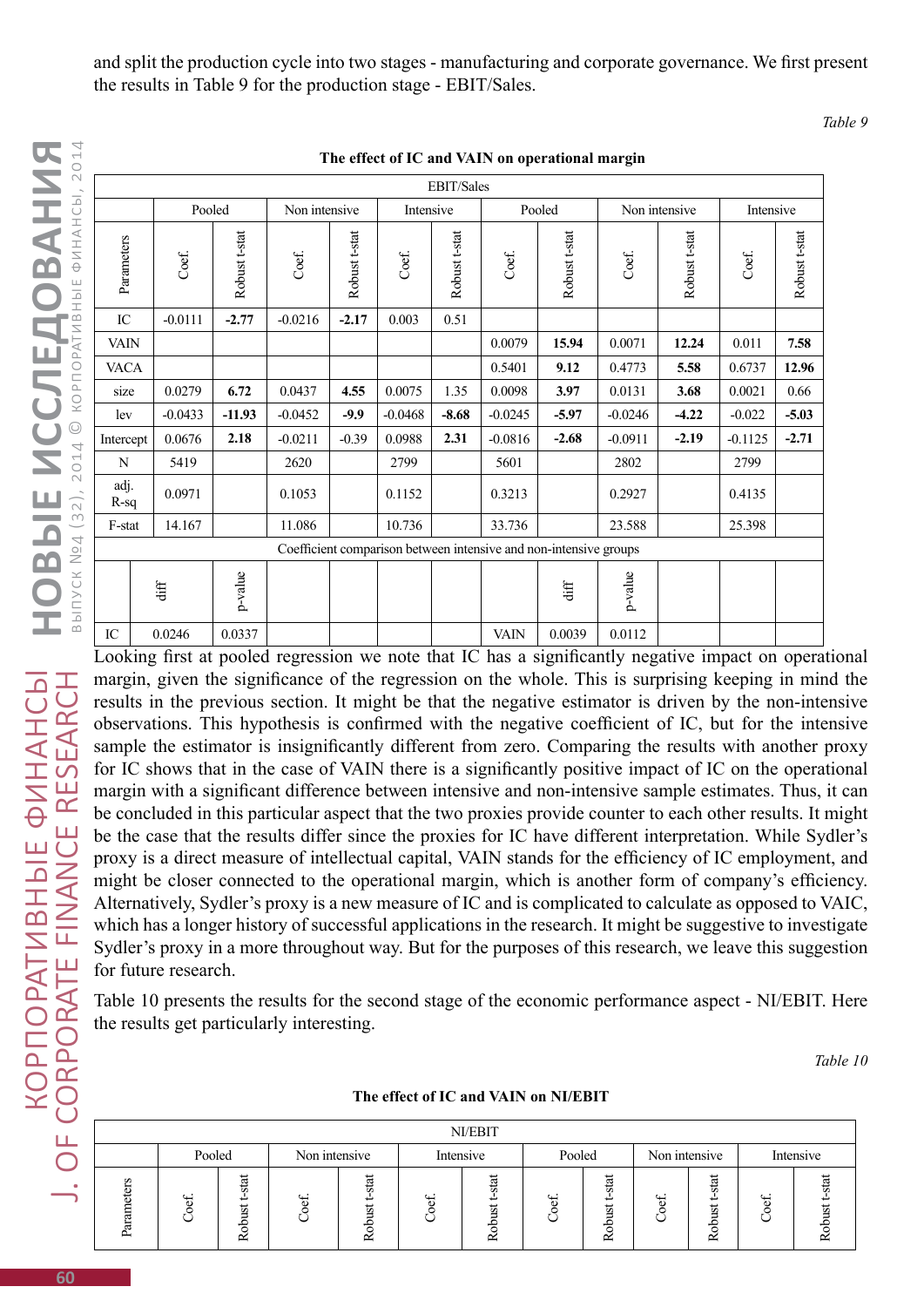| IC          | 0.2839    | 1.19    | 1.8171    | 1.55    | 0.6332                                                            | 1.22    |           |         |           |         |           |         |
|-------------|-----------|---------|-----------|---------|-------------------------------------------------------------------|---------|-----------|---------|-----------|---------|-----------|---------|
| VAIN        |           |         |           |         |                                                                   |         | $-0.0263$ | $-0.52$ | $-0.0648$ | $-0.96$ | 0.0515    | 0.79    |
| <b>VACA</b> |           |         |           |         |                                                                   |         | $-0.8019$ | $-0.37$ | $-2.6373$ | $-0.94$ | 3.1367    | 0.82    |
| size        | $-0.2771$ | $-1.72$ | $-1.4736$ | $-1.68$ | $-0.8611$                                                         | $-1.14$ | $-0.0253$ | $-0.13$ | 0.2158    | 0.83    | $-0.2972$ | $-0.93$ |
| lev         | $-0.2037$ | $-0.59$ | $-0.544$  | $-1.02$ | 0.1555                                                            | 0.4     | $-0.2488$ | $-0.71$ | $-0.6369$ | $-1.24$ | 0.2418    | 0.48    |
| Intercept   | 0.8231    | 0.67    | $-1.2206$ | $-0.61$ | 1.3977                                                            | 2.01    | 1.3532    | 1.96    | $-0.734$  | $-0.55$ | 1.5172    | 2.81    |
| N           | 5419      |         | 2620      |         | 2799                                                              |         | 5601      |         | 2802      |         | 2799      |         |
| adj. R-sq   | $-0.0005$ |         | $-0.0009$ |         | $-0.003$                                                          |         | $-0.0008$ |         | $-0.0022$ |         | $-0.0034$ |         |
| F-stat      | 1.0002    |         | 0.8739    |         | 0.9484                                                            |         | 0.8048    |         | 0.7538    |         | 0.883     |         |
|             |           |         |           |         | Coefficient comparison between intensive and non-intensive groups |         |           |         |           |         |           |         |
|             | diff      | p-value |           |         |                                                                   |         |           | diff    | p-value   |         |           |         |

IC -1.1839 0.3537 VAIN 0.1163 0.2127 Before looking at the coefficient estimates we note that all the regressions are, in fact, insignificant. In other words, a simple straight line would fit the data with the same level of goodness. A quick conclusion could be made - none of the variables included in the model has any explanatory power for the dependent variable, NI/EBIT. Thus, it seems that a higher IC does not lead to lower borrowing costs or better optimized taxation plans. What is also interesting, size and leverage also has no influence on the ratio NI/EBIT. This means that bigger companies are in fact in the same borrowing conditions as smaller companies. More leveraged companies have same access to capital market as less leveraged companies both observations are quite doubtful. Unfortunately, up to our knowledge we do not have any evidence of such analysis for other emerging or developed markets. Consequently, this direction could be interesting for future research both for emerging and developed markets.

## **Impact of IC on stock market performance**

The stock market aspect of the company's performance is split into two parts: analyzing the book-tomarket ratio and the firm's cost of equity. Both these relationships depend on how the market evaluates the company and its intellectual capital. It is important to emphasize that if investors recognize and value intellectual capital, it should increase the market value of a firm, other things being equal. Therefore, the book-to-market ratio should decrease as IC is not acknowledged as an asset and does not participate in book value calculation according to the accounting standards.

*Table 11* 

|             |        |               |               |               |           | B/M           |           |               |               |               |           |               |
|-------------|--------|---------------|---------------|---------------|-----------|---------------|-----------|---------------|---------------|---------------|-----------|---------------|
|             | Pooled |               | Non intensive |               | Intensive |               | Pooled    |               | Non intensive |               |           | Intensive     |
| Parameters  | Coef.  | Robust t-stat | Coef.         | Robust t-stat | Coef.     | Robust t-stat | Coef.     | Robust t-stat | Coef.         | Robust t-stat | Coef.     | Robust t-stat |
| IC          | 0.0216 | 1.98          | $-0.0129$     | $-0.65$       | 0.0076    | 0.35          |           |               |               |               |           |               |
| <b>VAIN</b> |        |               |               |               |           |               | $-0.0042$ | $-3.28$       | $-0.0044$     | $-3.24$       | $-0.0047$ | $-1.19$       |
| <b>VACA</b> |        |               |               |               |           |               | $-0.2346$ | $-2.23$       | $-0.2114$     | $-1.49$       | $-0.4471$ | $-2.93$       |
| size        | 0.0172 | 1.27          | 0.1061        | 6.27          | $-0.0071$ | $-0.31$       | 0.031     | 2.81          | 0.0683        | 5.3           | 0.0051    | 0.37          |
| lev         | 0.0336 | 1.15          | $-0.0165$     | $-0.56$       | 0.0627    | 1.73          | 0.0263    | 1.03          | $-0.0026$     | $-0.11$       | 0.0468    | 1.31          |
| Intercept   | 0.5901 | 4.04          | 0.1011        | 0.81          | 0.8874    | 3.88          | 0.73      | 4.81          | 0.3803        | 2.41          | 1.0363    | 4.5           |
| N           | 5419   |               | 2620          |               | 2799      |               | 5601      |               | 2802          |               | 2799      |               |
| adj. R-sq   | 0.0805 |               | 0.117         |               | 0.0818    |               | 0.0964    |               | 0.1225        |               | 0.0881    |               |

#### **Presents the results for the book-to-market ratio**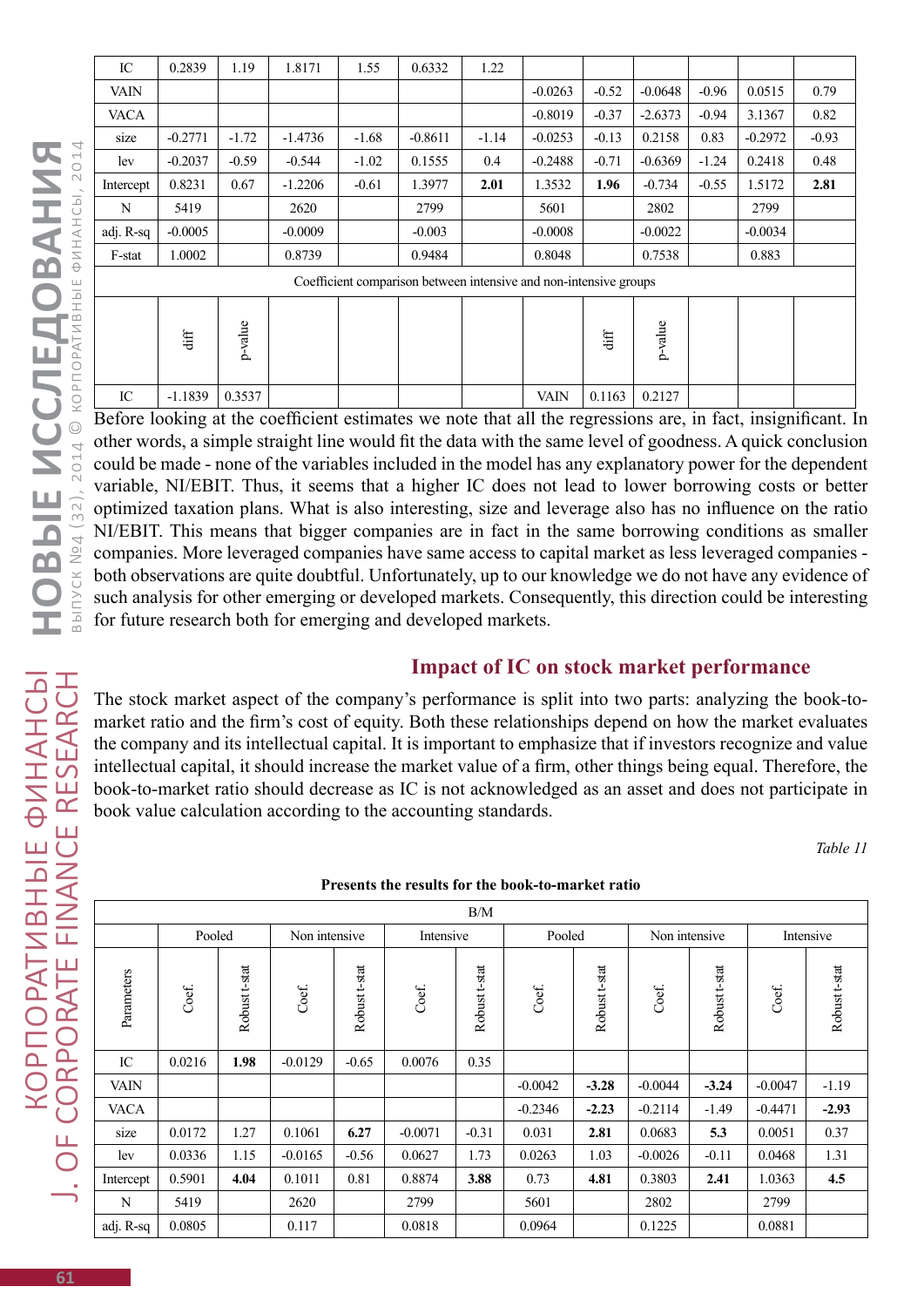| F-stat                                                            | 21.928 |           | 21.551 |  | 10.579 |  | 20.662      |           | 17.752 |  | 10.748 |  |
|-------------------------------------------------------------------|--------|-----------|--------|--|--------|--|-------------|-----------|--------|--|--------|--|
| Coefficient comparison between intensive and non-intensive groups |        |           |        |  |        |  |             |           |        |  |        |  |
|                                                                   | diff   | alue<br>ച |        |  |        |  |             | diff      | g<br>≏ |  |        |  |
| IC                                                                | 0.0205 | 0.4347    |        |  |        |  | <b>VAIN</b> | $-0.0003$ | 0.9393 |  |        |  |

First of all, we note that R-squared are uniformly low for both proxies. This means that it is difficult to explain the market value of the firms given their balance figures. This is not a new observation, however, a similar regression in Zeghal and Maaloul (2010) explained roughly from 30 to 60% of the sample variation in the UK market.<sup>1</sup>

The results for Sydler's proxy are again less clear cut as compared to VAIN proxy. Particularly, IC has a positive impact on the book-to-market ratio in the pooled sample, which is counter to our expectation. Segmenting between non-intensive and intensive firms does not make things more clear. Moving to VAIN proxy, we observe a negative and significant coefficient in pooled and non-intensive samples, but a negative and insignificant one in the intensive sample.

In general, it looks like the market valuation of a firm is not closely related to its balance figures, at least based on our data sample. We obtain mixed results from both proxies, although VAIN seems to be more predictable. It might be the case that market valuation of a particular firm is affected by stochastic market, political, social and other factors, which drive the market price away from its fundamental value. Such deviations could become long lasting and even non-reversal in sub- or inefficient emerging financial markets. In such cases the market value could be above or below fundamental for quite a long time, thus, explaining low explanatory power of the model based on accounting figures.

Table 12 presents the results for cost of equity regressions. To remind, according to several papers including Lev (2004) high investments in IC could increase the risk of a firm. More specifically, Lev et al. (2012) found out that R&D investments actually decrease the risk associated with competition and operations, but increase disruptive technology risk, associated with the volatility of special items. The latter include restructuring expenses, goodwill impairment, write-offs from mergers and acquisition, etc. The overall effect therefore depends on the profile of R&D expenditures for each firm.

*Table 12*

|             | Cost of equity                                                    |               |               |               |           |               |           |               |               |               |           |               |  |  |
|-------------|-------------------------------------------------------------------|---------------|---------------|---------------|-----------|---------------|-----------|---------------|---------------|---------------|-----------|---------------|--|--|
|             | Pooled                                                            |               | Non intensive |               | Intensive |               | Pooled    |               | Non intensive |               |           | Intensive     |  |  |
| Parameters  | Coef.                                                             | Robust t-stat | Coef.         | Robust t-stat | Coef.     | Robust t-stat | Coef.     | Robust t-stat | Coef.         | Robust t-stat | Coef.     | Robust t-stat |  |  |
| IC          | $-0.0032$                                                         | $-6.79$       | 0.0004        | 0.43          | $-0.0065$ | $-6.75$       |           |               |               |               |           |               |  |  |
| <b>VAIN</b> |                                                                   |               |               |               |           |               | 0.0001    | 1.54          | $\mathbf{0}$  | $-0.02$       | 0.0002    | 1.37          |  |  |
| <b>VACA</b> |                                                                   |               |               |               |           |               | $-0.0302$ | $-4.65$       | $-0.0118$     | $-1.7$        | $-0.051$  | $-5.8$        |  |  |
| size        | 0.003                                                             | 5.73          | 0.0001        | 0.05          | 0.0056    | 5.56          | 0.0008    | 2.38          | 0.0012        | 2.61          | $-0.0001$ | $-0.29$       |  |  |
| lev         | 0.0008                                                            | 1.88          | 0.0006        | 0.98          | 0.0011    | 1.87          | 0.0003    | 0.6           | 0.0001        | 0.23          | $\theta$  | $-0.07$       |  |  |
| Intercept   | 0.0813                                                            | 17.59         | 0.0652        | 8.73          | 0.0956    | 16.18         | 0.081     | 17.36         | 0.0686        | 10.96         | 0.0972    | 15.76         |  |  |
| N           | 5418                                                              |               | 2620          |               | 2798      |               | 5600      |               | 2802          |               | 2798      |               |  |  |
| adj. R-sq   | 0.4141                                                            |               | 0.3926        |               | 0.4261    |               | 0.4135    |               | 0.3992        |               | 0.4309    |               |  |  |
| F-stat      | 195.09                                                            |               | 95.972        |               | 105.44    |               | 165.11    |               | 81.92         |               | 92.463    |               |  |  |
|             | Coefficient comparison between intensive and non-intensive groups |               |               |               |           |               |           |               |               |               |           |               |  |  |

**The effect of IC and VAIN on the cost of equity**

Coefficient comparison between intensive and non-intensive groups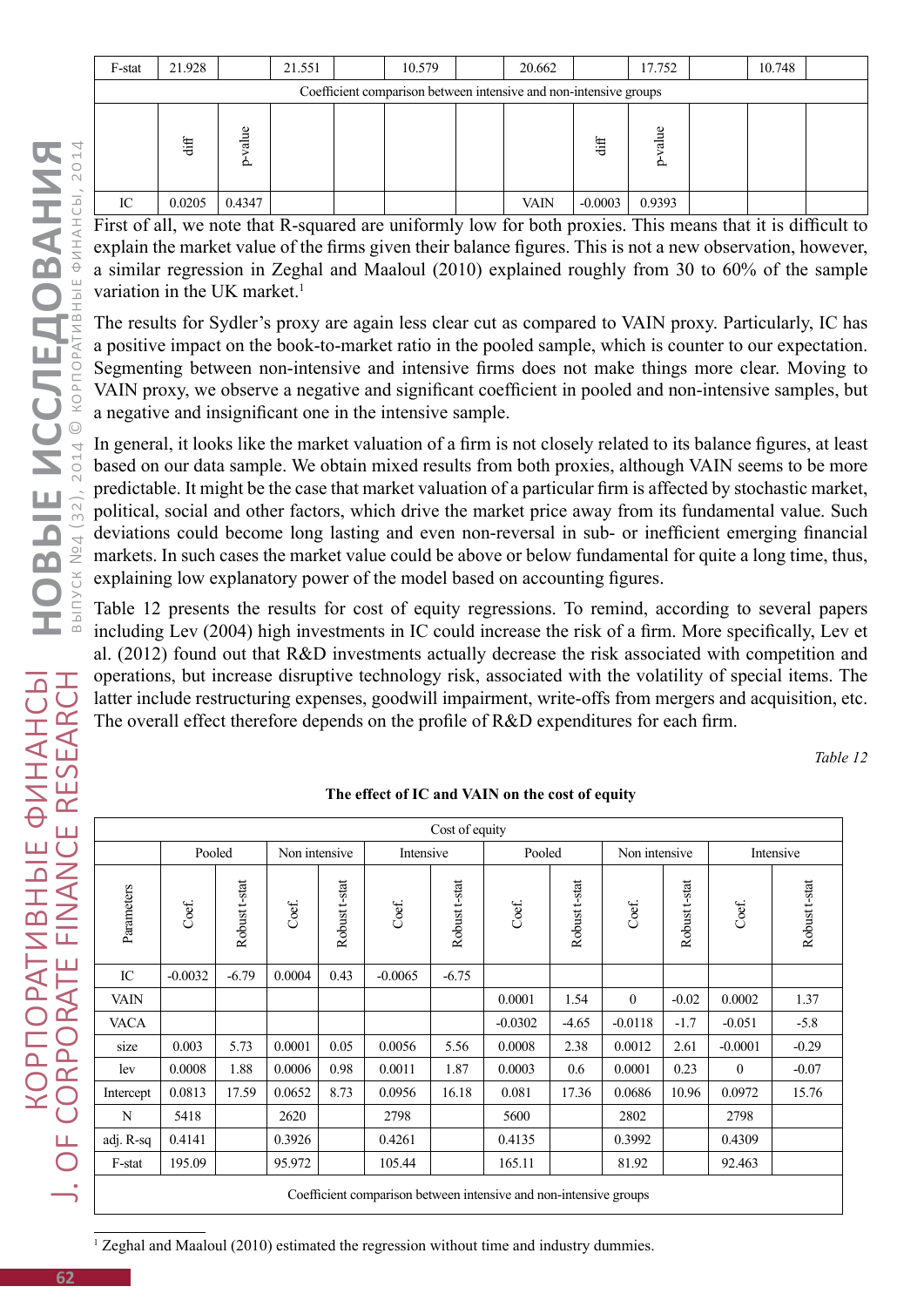|    | diff      | $\omega$<br>ಸ<br>≏ |  |  |             | Ë      | đ.<br>≏ |  |  |
|----|-----------|--------------------|--|--|-------------|--------|---------|--|--|
| IC | $-0.0069$ |                    |  |  | <b>VAIN</b> | 0.0002 | 0.2104  |  |  |

As it can be seen from the table, all regressions are significant with relatively high R-squared. Looking first at Sydler's proxy, IC has a highly significant negative impact on the cost of equity. Segmenting this impact between non-intensive and intensive samples provides additional insights - a significant reduction in the cost of equity occurs for IC intensive firms, whereas for non-intensive companies such effect is absent. It means that those firms who seriously and actively invest in intellectual capital benefit from reduced operational and competition risk.

The results for VAIN proxy are insignificant in both samples with the coefficients close to zero in absolute value. Again, the difference might be driven by the relative difference between two proxies - Sydler's proxy directly estimates intellectual capital whereas VAIN provides a measure of the efficiency of IC usage.

## **Summary**

Here we briefly summarize the main conclusions derived from the analysis above.

- Intellectual capital has a positive impact on financial performance of the company measured by ROA, EVA or Residual Income. The influence is statistically significant irrelevant of whether Sydler's proxy or more traditional VAIN measure is used.
- The impact of intellectual capital on economic performance measured by operational margin delivers less clear cut results. It is significantly positive for VAIN proxy, which is what we expected, but significantly negative for the pooled and non-intensive sample for Sydler's proxy. The NI/EBIT regression appeared to be insignificant for both proxies, implying that IC is not relevant for explaining NI/EBIT ratio.
- Investigating the stock market performance measured by the book-to-market ratio resulted in mixed evidence. Sydler's proxy revealed a positive impact of IC on B/M ratio for the pooled sample, whereas VAIN proxy resulted in a significantly negative impact for the pooled and nonintensive samples, which is what we intuitively expected. The cost of equity regression revealed a significantly negative impact of IC on the overall level of the firm's risk in case of Sydler's proxy, and an insignificant impact in case of VAIN measure.
- The difference in results obtained using the two proxies for IC could lie in the different aspects approximated by these proxies. While Sydler's proxy is a direct estimate of IC, VAIN is a measure of the intellectual capital's usage efficiency. This might have led to VAIN being more relevant for explaining operational margin and Sydler's proxy being more relevant for the cost of equity and book-to-market analysis as it approximates the intellectual capital itself, which is what market is trying to evaluate.
- Comparing the intellectual capital intensive and non-intensive firms we find that IC intensive companies display significantly better financial performance in terms of ROA, EVA and Residual Income. It looks like IC intensive firms on the emerging markets invest in IC in order to increase its operational efficiency by means of, for example, reducing its operational costs, optimizing the production cycle, etc. Moreover, the investments of IC intensive firms lower the cost of equity for such firms, as also evidenced by Lev et al. (2012).
- We also find some evidence concerning the low relation between market evaluation of the firm and its fundamental value. It might be the case that the prices in the emerging stock markets are driven by other non-fundamental factors, for example, political situation, or business climate. Moreover, firms in emerging economies have various opportunities to achieve positive EVA other than investing in intellectual capital, which characterizes such markets with imperfect competition and unsatisfied demand.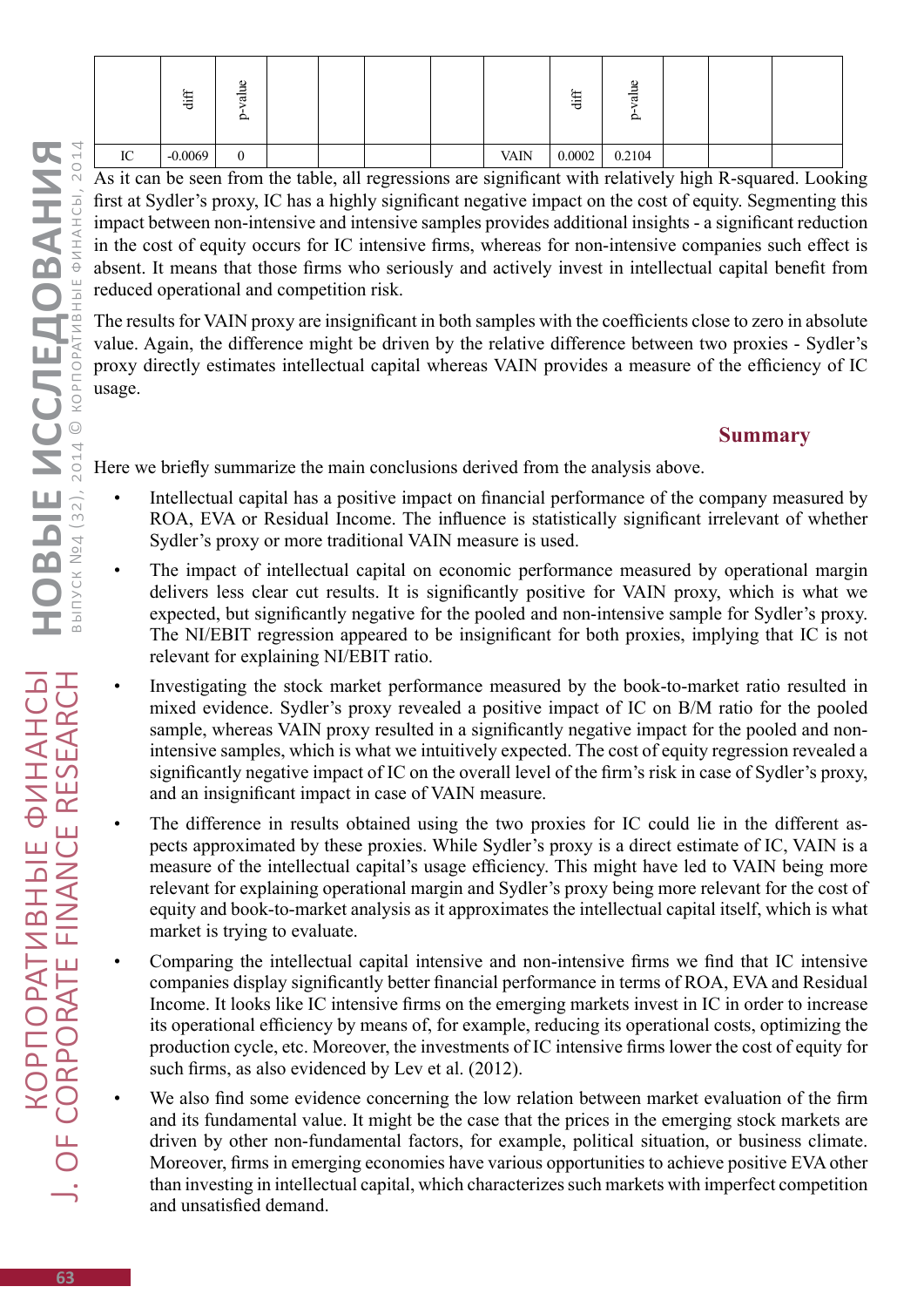## **Conclusion and discussion**

This research deals with a couple of important topics in the area of intellectual capital: IC esti-mation and evaluation of the effect of IC on corporate performance. Estimation of IC is a vital topic since the notion of IC is vague in itself. Intangible nature together with absence of account-ing standards regulating the IC reporting makes the task of IC estimation a tough challenge to accomplish. Evaluation of the IC effect on the company's performance is another key topic be-cause it allows companies to evaluate the efficiency of their spending on IC components, regula-tory institutes to develop a system of accounting rules in order to decrease the information asymmetry which exists in the market. Lev (2004) in his motivating article calls for the increased attention to the intellectual capital phenomenon. He argues that there still remain two actions to be done by companies and regulatory institutes: regular ROI calculation of R&D investments and recognition of R&D as an asset rather than a cost. This should solve the problem of underin-vestment in R&D projects and increase the current level of R&D investments, which he estimates to be one third of the optimal level. Intellectual capital is often associated with the difference in the market and book value which market assigns to the intangible quality of management, professional practices, patented software, licenses, know how, etc. In the conditions of a new knowledge economy, traditional production resources - physical capital and labour - merely become commodities. It means that these resources generate some standard level of profit, theo-retically, equal for all firms in a given industry. What differentiates the firms is the level of intel-lectual capital, and increasing the quality and efficiency if IC usage enhances profitability of a firm.

In the course of the study three problems were solved. Firstly, Sydler's proxy was estimated on the five biggest emerging markets. We obtained a dollar estimate of each firm's intellectual capi-tal. However, this measure displays high variation and is subject to a number of assumptions. In some instances in the subsequent analysis it provided distinctly different results compared to VAIN proxy and hence should be treated with caution.

Secondly, using two proxies for IC an analysis of the impact of IC on three aspects of the com-pany's performance was performed. It was revealed that IC has a positive and significant influ-ence on ROA, EVA and residual income. Although the hypothesis that firms which do not invest in IC cannot reach a positive EVA was rejected, a contingency analysis confirmed positive and significant association between intensive investing in IC and delivering a positive EVA. Further based on the results from the analysis we may suggest that firms in the emerging countries invest mostly in increasing the operational efficiency by means of cutting production costs, developing better practices and etc. Although not confirmed by Sydler's proxy, a positive and significant impact of IC on operational margin is found in regressions with VAIN. More evidence in favor of this suggestion is found in the cost of equity regressions: IC has a negative impact on the risk of the company, leading, as postulated by Lev et al. (2012) to a decrease in competition and op-erations risks. Based on the stock market aspect of the company's performance, we find low evi-dence of the market valuating intellectual capital. The reason might be that in the emerging fi-nancial markets prices might deviate from their fundamental values for quite a long time due to the impact of other factors, for example, political or social.

Thirdly, comparing the intellectual capital intensive and non-intensive firms we find that IC in-tensive companies display significantly better financial performance in terms of ROA, EVA and residual income. Moreover, the investments of IC intensive firms lower the cost of equity for such firms. IC non-intensive firms merely try to mimic the behavior of IC intensive firms and follow after them in the introduction of new products, new production schemes, cutting cost pro-grams, etc. This, however, leads to lower economic returns associated with such behavior as compared with intensive firms.

The present study has also a number of limitations. Firstly, the share of missing data implies some structure, making the missing data nonrandom and leading to, possibly, a bias. For the full representativeness it is necessary to model the missing data generating process and try to recover the part of the distribution which we did not have in the present data. Secondly, in the course of the analysis we ran into a puzzle with NI/EBIT regression. According to the results obtained, neither IC, nor the size and leverage affect the dependent variable. NI/EBIT accounts for the debt raising capability of a firm, realizing in a high or low interest rate, and for taxation plans. The capability of a firm to raise debt under a certain interest rate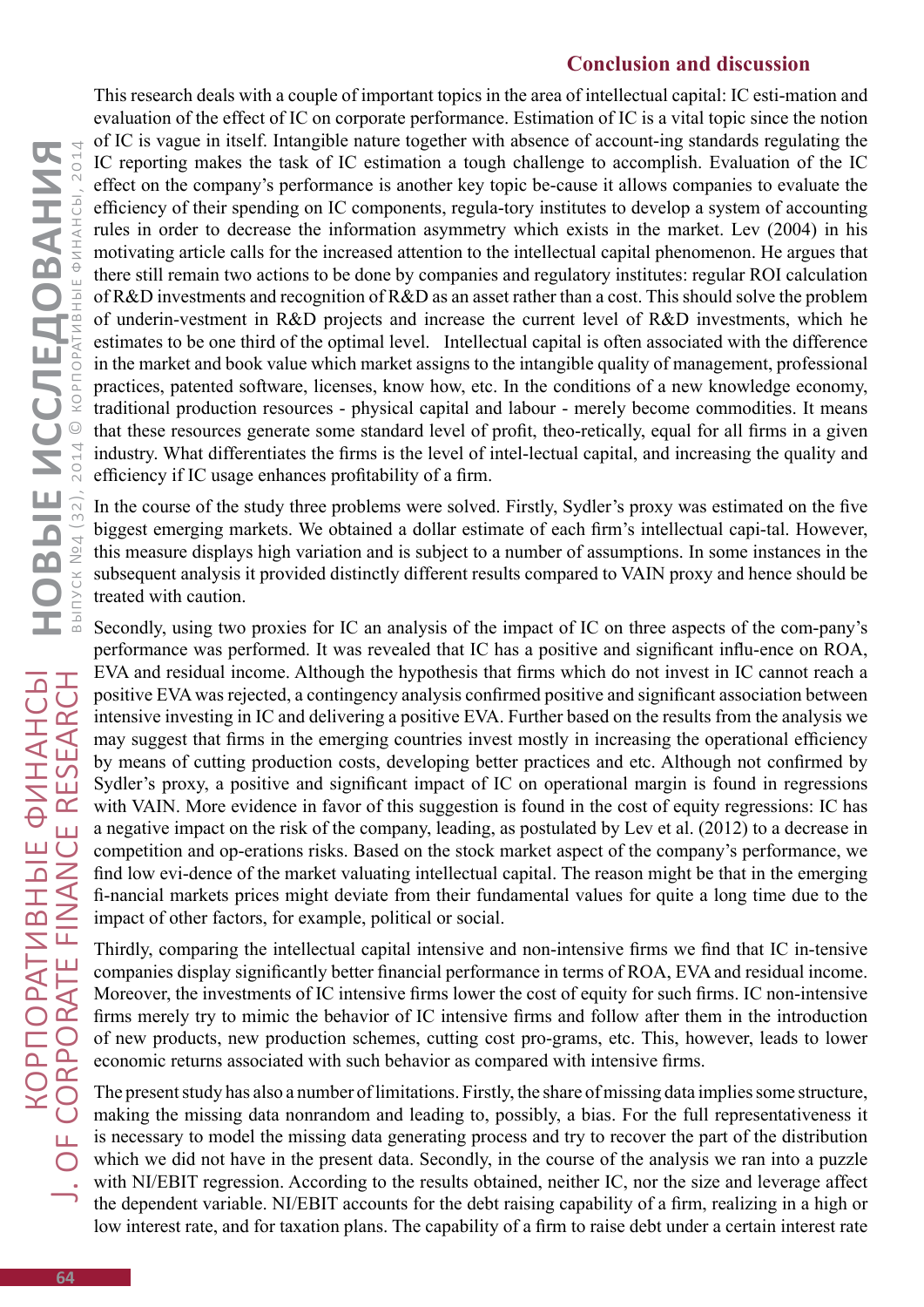should, in principle, depend on the size of the firm (small firms do not have access to stock markets) and on the leverage (highly leveraged firms are restricted in new borrowings). Thus, the insignificance of the regression con-taining NI/EBIT should be verified in future research.

# **References**

- 1. Abdullah, D.F., and Sofian, S. (2012), The Relationship between Intellectual Capital and Corporate Performance, Procedia – Social and Behavioral Sciences, 40 (2012) 537–541.
- 2. Ballester, M., Livnat, J., and Sinha, N. (2002), Labor Costs and Investments in Human Capi-tal", Journal of Accounting, Audit & Finance, 4(17) (2002) 351–373.
- 3. Bollen, L., Vergauwen, P., and Schnieders, S. (2005), Linking Intellectual Capital and Intel-lectual Property to Company Performance", Management Decision, 9(43) (2005) 1161–1185.
- 4. Bontis, N. (1998), Intellectual Capital: an Exploratory Study that Develops Measures and Models, Management Decision, 2(36) (1998) 63–76.
- 5. Celenza, D., and Rossi, F. (2012), The Relationship between Intellectual Capital and Stock Market Performance: Empirical Evidence from Italy, Journal of Modern Accounting and Au-diting, 11(8) (2912) 1729–1741.
- 6. Chen, F.-C., Liu, Z.-J., and Kweh, Q. L. (2014), Intellectual Capital and Productivity of Malaysian General Insurers, Economic Modelling, 36 (2014) 413–420.
- 7. Chen, M.-C., Cheng, S.-J., and Hwang, Y. (2005), An Empirical Investigation of the Rela-tionship between Intellectual Capital and Firms' Market Value and Financial Performance, Journal of Intellectual Capital, 2(6) (2005) 159–179.
- 8. Chu, P.Y., Lin, Y., L., Hsiung, H.H., and Liu, T.Y. (2006), Intellectual Capital: an Empirical Study of ITRI, Technological Forecasting & Social Change, 73 (2006) 886–902.
- 9. Ciftci, M., Lev, B., & Radhakrishnan, S. (2011), Is Research and Development Mispriced or Properly Risk Adjusted?, Journal of Accounting, Auditing & Finance, 26(1) (2011) 81–116.
- 10. Edvinsson, L., and Malone, M.S. (1997), Intellectual Capital: Realizing Your Company\'s True Value by Finding Its Hidden Brainpower.
- 11. Edvinsson, L., and Sullivan, P. (1996), Developing a Model for Managing Intellectual Capital, European Management Journal, 4(14) (1996) 356–364.
- 12. Hsu, L.-C., and Wang, C.-H. (2012), Clarifying the Effect of Intellectual Capital on Per-formance: the Mediating Role of Dynamic Capability, British Journal of Management, 23 (2012) 179–205.
- 13. Klein, D.A., & Prusak, L. (1994), Characterizing intellectual capital", Center for Business Innovation. New York: Ernst & Young LLP Working Paper.
- 14. Lajili, K., & Zéghal, D. (2006), Market performance impacts of human capital disclo-sures, Journal of Accounting and Public Policy, 25(2) (2006) 171–194.
- 15. Lev, B. (2001), Intangibles: Management, Measurement and Reporting, The Brookings Institution Press, Washington, D.C., URL: http://www.stern.nyu.edu/~blev.
- 16. Lev, B. (2004), Sharpening the intangibles edge, Harvard business review, р. 109–118.
- 17. Lev, B., Radhakrishnan, S., & Tong, J.Y. (2012), Risk Management for Tangible and In-tangible Investments: The Relationship between R&D and Capital Expenditures and Risk Components. URL: http://www.stern.nyu.edu/~blev.
- 18. Liu, D.-Y., Tseng, K.-A., and Yen, S.-W. (2009), The Incremental Impact of Intellectual Capital on Value Creation, Journal of Intellectual Capital, 2(10) (2009) 260–276.
- 19. Luthy, D.H. (1998), Intellectual capital and its measurement, Proceedings of the Asian Pacific Interdisciplinary Research in Accounting Conference (APIRA), Osaka, Japan, р. 16–17.
- 20. Naidenova, Y., and Oskolkova, M. (2011), The Transformation of Intellectual Capital in Company's Value in the Knowledge Economy, EJournal of Corporate Finance, 2(18) (2011) 92–98.